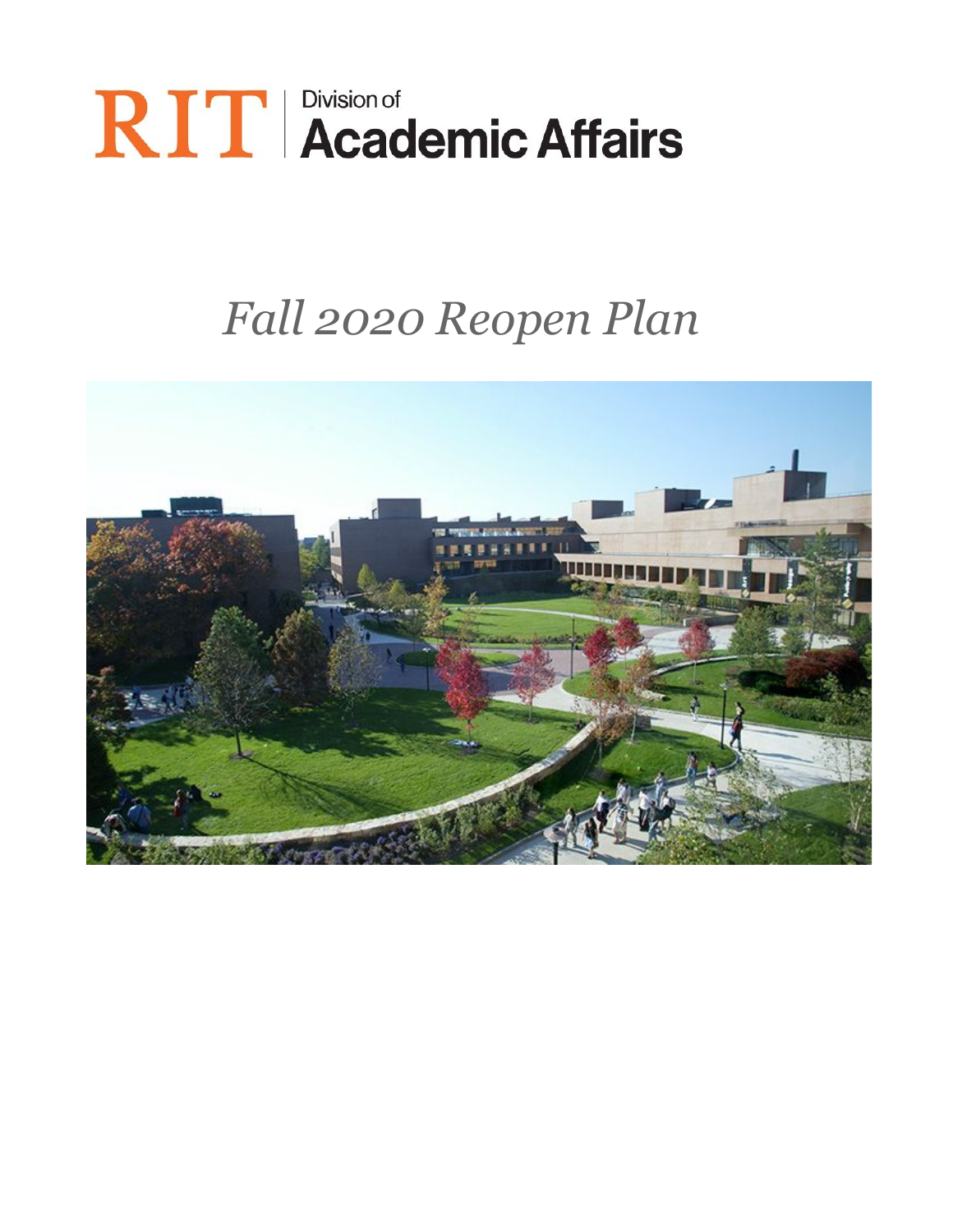### Table of Contents

*(click section title to jump to appropriate page)*

| <b>Executive Summary</b>                         |                |
|--------------------------------------------------|----------------|
| <b>Academic Affairs Reopen Plan</b>              | 4              |
| Academic Calendar & Scheduling                   | $\overline{4}$ |
| Instruction (In-Person, Blended, & Online)       | $\overline{4}$ |
| <b>Course Delivery and Schedule</b>              | 6              |
| <b>Supporting Student Needs</b>                  | $\overline{7}$ |
| Advising                                         | 8              |
| <b>Faculty Support and Resources</b>             | 8              |
| Accommodations for Faculty and Staff             | 9              |
| <b>Academic Administrative Offices</b>           | 9              |
| <b>Instructional Spaces</b>                      | 10             |
| Specialized Spaces (Labs and Studios)            | 12             |
| <b>Clinical Courses</b>                          | 12             |
| Research                                         | 12             |
| <b>Library Services</b>                          | 13             |
| <b>Graduate Students</b>                         | 14             |
| <b>Career Services and Cooperative Education</b> | 15             |
| <b>Student Employment</b>                        | 16             |
| International                                    | 16             |
| <b>Regulatory Compliance</b>                     | 19             |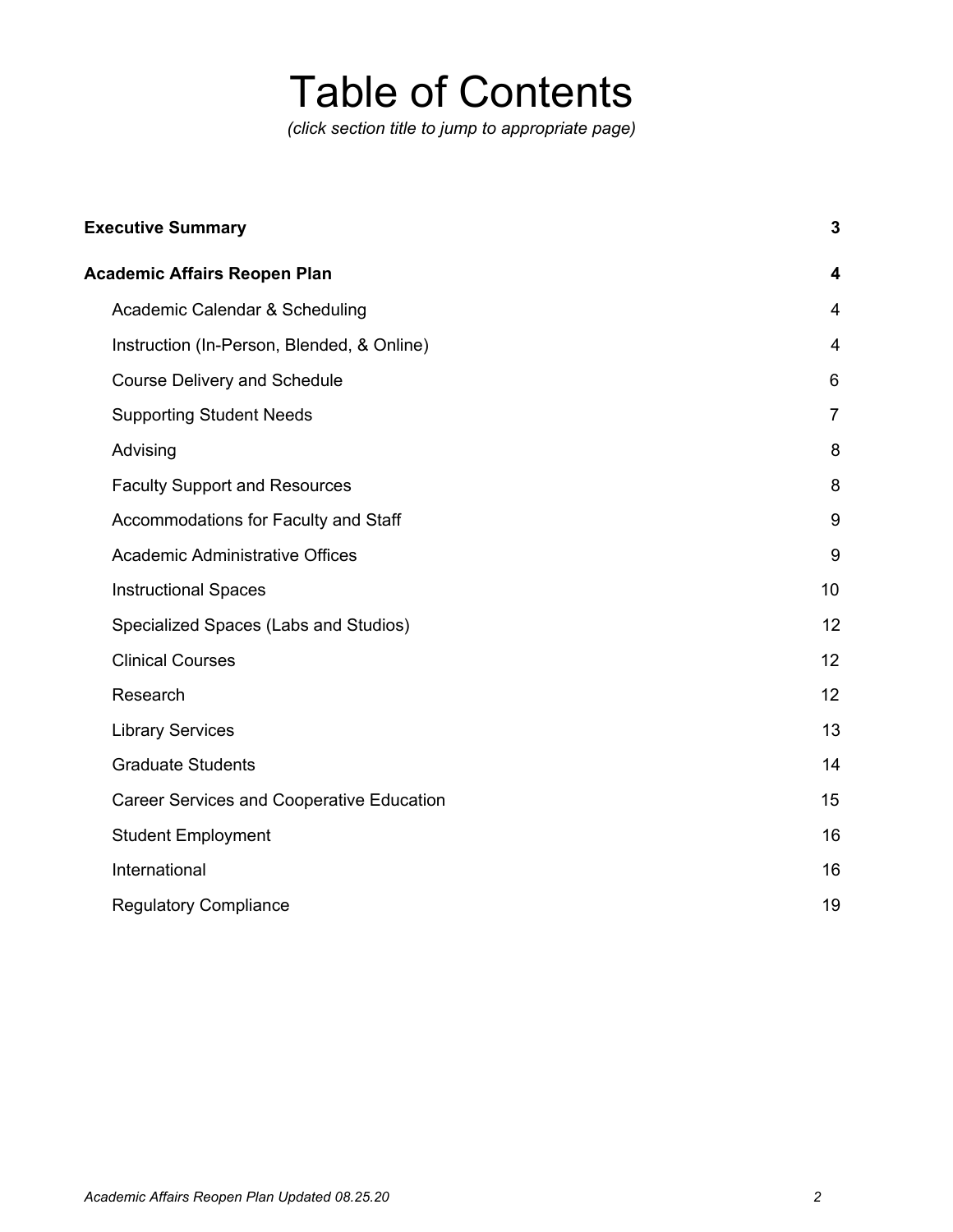### <span id="page-2-0"></span>Executive Summary

The *Academic Affairs Reopen Plan* outlines the efforts to reopen academic activities at RIT in the fall semester. This plan rests upon the Fall 2020 [Reopening](https://www.rit.edu/ready/sites/rit.edu.ready/files/docs/RIT-Fall-2020-reopening-plan-072120.pdf) Plan for RIT and the RIT [Safety](https://www.rit.edu/ready/rit-safety-plan) Plan and describes how these university-wide plans will be implemented within Academic Affairs. The *Academic Affairs Reopen Pla*n is dynamic and will be updated as new information becomes available and as circumstances change. The organization and framework for this plan draws from three guidance documents developed related to higher education reopening:

- 1. NYS Interim Guidance for Higher Education During the Covid-19 Public Health [Emergency](https://www.governor.ny.gov/sites/governor.ny.gov/files/atoms/files/Higher_Education_Detailed_Guidelines.pdf) (June 2020)
- 2. Commission on Independent Colleges and Universities (CICU) entitled, [CREATING](https://cicu.org/application/files/1115/8981/5082/NY_State_-_Reopen_Considerations_and_Suggestions_for_Higher_Education_-_Final_May_15_2020_v2.pdf) SAFE AND RESILIENT [CAMPUSES:](https://cicu.org/application/files/1115/8981/5082/NY_State_-_Reopen_Considerations_and_Suggestions_for_Higher_Education_-_Final_May_15_2020_v2.pdf) Suggestions for Reopening and Reimagining Colleges and [Universities](https://cicu.org/application/files/1115/8981/5082/NY_State_-_Reopen_Considerations_and_Suggestions_for_Higher_Education_-_Final_May_15_2020_v2.pdf) in New York (May 2020)
- 3. Open Smart-EDU COVID-19 Planning Guide and [Self-Assessment](https://www.opensmartedu.org/covid-19-planning-guide-for-higher-education/) for Higher Education (June 2020)

The *Academic Affairs Reopen Plan* includes areas critical to RIT's delivery of educational and research experiences as well as academic services including: co-op, undergraduate and graduate research, advising, library, and graduate students. RIT is committed to delivering high-quality courses and experiences and supporting faculty, staff, and students as we transition to new work expectations and meet health and safety standards to keep the campus and community safe. See Table 1: NYS Higher Education [Guidelines](#page-19-0) Crosswalk for alignment with NYS guidance.

The high-level summary below focuses on key operational areas with the full details for each topic discussed in the *Academic Affairs Reopen Plan*.

- ❖ **Calendar:** RIT's fall semester will begin August 19 (five days early) and end coursework at the Thanksgiving break (November 24). Finals will be completed remotely to avoid a return to campus for finals in early December. Unless granted an exemption, students will not return to campus until after winter break.
- ❖ **Course Schedule:** New and returning students schedules will be adjusted as needed to identify modality, instructor, day and time, as well as length.
- ❖ **Course Delivery**: Depending on course modality and availability, students may take classes that are delivered via in-person, blended, or fully online. RIT will offer courses in all three modalities.
- ❖ **Instructional Spaces**: RIT has revised the occupancy capacity of each instructional space in order to comply with physical distancing recommendations. All instructional spaces will comply with occupancy limits. Face coverings are mandatory in all classrooms and other academic spaces.
- ❖ **Programs and Services**: During normal business hours, offices that serve *students and faculty* will be open and staffed including: University and College Academic Advising, University Exploration, Honors, Career Services and Cooperative Education, Student Employment, Innovative Learning Institute, RIT Online, RIT Libraries, Registrar, Graduate Education, Faculty Career Development, college offices, and academic departments.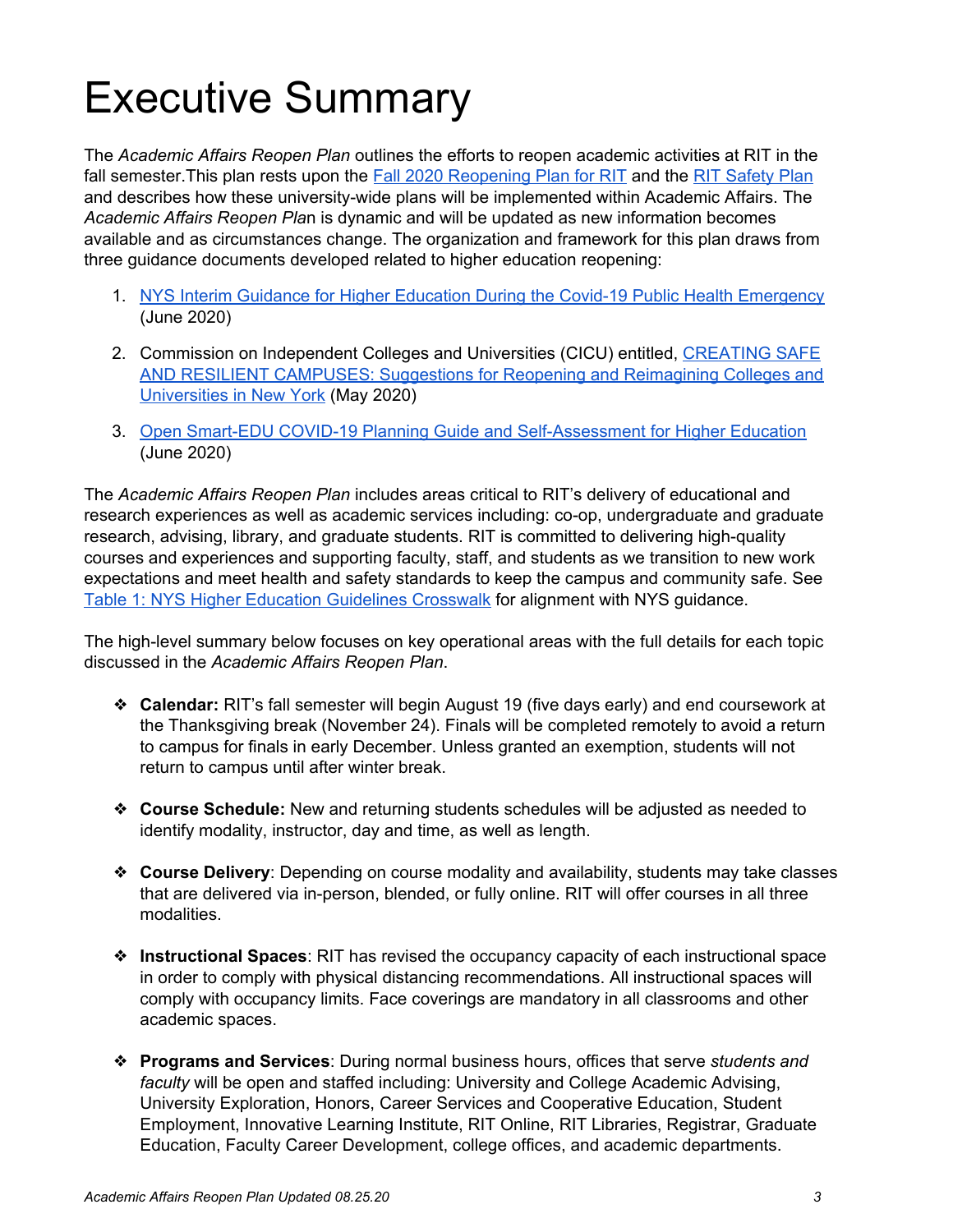### <span id="page-3-0"></span>Academic Affairs Reopen Plan

#### <span id="page-3-3"></span><span id="page-3-1"></span>**Academic Calendar & Scheduling**

RIT's fall [semester](https://www.rit.edu/calendar) schedule will begin August 19 (five days early) and end coursework at the Thanksgiving break (November 24). Please note that there will be classes held on Labor Day and there will not be a fall break. Finals will be completed remotely to avoid students traveling back to campus after Thanksgiving. Unless granted an exemption, students will not return to campus until after winter break.

RIT's academic calendar supports in-person, blended, and fully online courses (each modality is defined below). This includes students who are on campus taking fully online or partially online courses to minimize in-person teaching exposure. The calendar supports the extended use of evenings, Saturdays, and Sundays as needed to meet physical distancing guidelines in classes.

Once the colleges finalize the fall course schedule, all course modality designations, instructors, day/time, and locations, will appear in the Student Information System (SIS) and be visible to students. The fall course designations include:

> In-Person | SIS Code: (P) Blended | SIS Code: (BL) Blended A/B | SIS Code: (AB) Online (Asynchronous) | SIS Code: (OA) Online (Synchronous) | SIS Code: (OS)

For Blended-coded classes (BL or AB) the meeting patterns are also coded:

Online lecture with an in-person lab: OL-P-LAB Online lecture with an in-person studio: OL-P-STU Online lecture with an in-person recitation: OL-P-REC

The in-person component (lab, studio, recitation) will have the assigned RIT classroom noted.

Class meeting times have been adjusted to allow 15 minutes passing time between classes. This will also provide more time to change over classrooms and do necessary cleaning and sanitization. For details see the Standard [Time-Block](https://drive.google.com/file/d/18VlNYdn5vv706JhCvV9u0u1CfKzd0mhk/view?usp=sharing) Model for fall 2020.

#### <span id="page-3-2"></span>**Instruction (In-Person, Blended, & Online)**

Classes will take place utilizing three modalities: in-person, blended, and online. The colleges were provided definitions and guidance in the Course Delivery Model [Guidance.](https://drive.google.com/file/d/1WkqAjecN5jFU4LVrwais6GxX1oyfbh84/view?usp=sharing) For more information about the new modalities, see the step-by-step guide to [understanding](https://www.rit.edu/news/rit-student-schedules-step-step-guide?utm_source=message-center&utm_medium=email&utm_campaign=mc-ritready) student [schedules.](https://www.rit.edu/news/rit-student-schedules-step-step-guide?utm_source=message-center&utm_medium=email&utm_campaign=mc-ritready)

*In-Person:* Traditional course delivery mode. Instruction delivered fully in the classroom/lab/studio with interaction between the instructor and student. Students enrolled in in-person classes must be able to access campus facilities and attend scheduled course meetings on campus in order to demonstrate achievement of the learning outcomes of the course.

Classes that require access to special equipment (e.g., labs and studios) will meet in-person. If room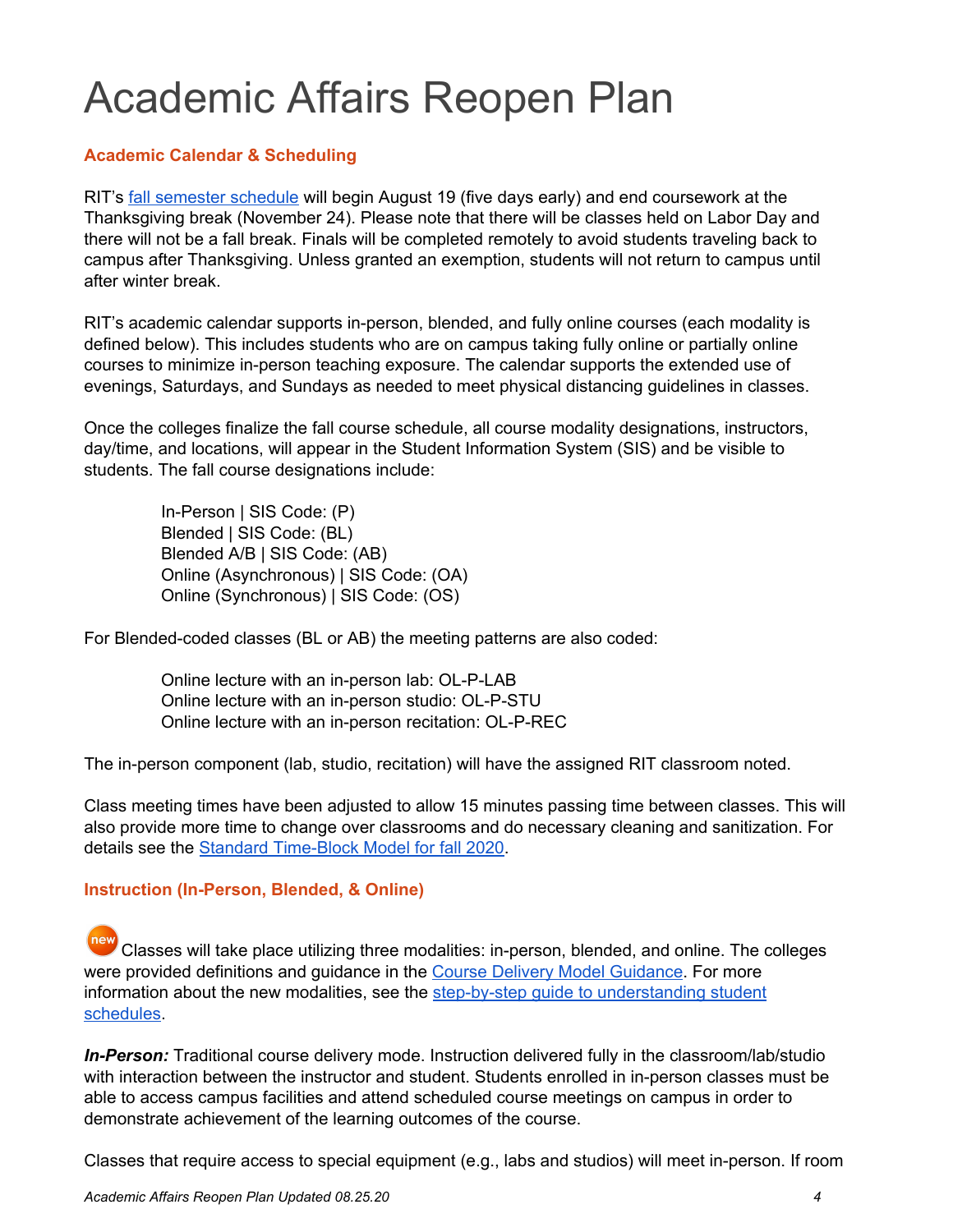caps are substantially reduced, faculty are encouraged to reconfigure the course to support instruction outside the lab or studio facility.

*Blended:* A blended course combines online instruction and in-person meetings. Blended courses have fewer in-person course meetings, but enrolled students must access campus facilities and attend scheduled course meetings on campus. The online course activities for the class will be delivered either synchronously or asynchronously (see definitions below).

Blended A/B [Courses](https://drive.google.com/file/d/1B4ZZVebcogTBeCM2IU4wla3X6V7vage4/view?usp=sharing) are delivered in-person and online. Students are split into smaller groups for in-person sessions. Attendance at in-person meetings is required unless excused by the instructor.

Blended models of instruction will be used in lecture-based classes where enrollment exceeds the reduced room capacity required by physical distancing, and there is no alternative space for the course to meet. Examples of blended models include placing lectures online with smaller recitation section meetings during scheduled class time or holding class as usual with live streaming to allow some students to be in class while others attend remotely.

*Online:* The use of a fully online modality (synchronous or asynchronous) will be largely limited to classes where physical distancing requirements make it the only reasonable option.

> S*ynchronous:* delivered entirely online. No in-person class meetings are required. In order to demonstrate achievement of the learning outcomes of a synchronous online course, enrolled students attend class online and engage in course activities at the specified days/times published in the course schedule.

*Asynchronous:* delivered entirely online. No in-person class meetings are required. No scheduled in-person or online class meetings are required. Course materials and activities are posted online for completion within a designated time frame. Courses may have optional synchronous components.

Online courses accommodate students in different time zones offering asynchronous learning, and one-on-one supplemental support or recitations where necessary.

**Flex:** A class that has in-person along with synchronous online or asynchronous online components. Students can choose to attend as many of their assigned in-person sessions as they want or could choose to attend no in-person sessions at all, participating entirely online. Definitions and guidance are provided in the Flex [Option](https://drive.google.com/file/d/1G6SLe8HMpOWmXIvbRspu2SSpe1lG5Rw4/view?usp=sharing) Fact Sheet.

There are two Flex approaches that are offered, but implementation is at the discretion of the faculty member, and the student must communicate their selection in advance of being absent from an in-person session.

*Online Flex*: A student selects this option if they are not able to attend *any* assigned in-person sessions of the course and will complete all course requirements *fully online.*The student will communicate this choice to the faculty member and the expectations for course completion will be outlined

*Full Flex:* A student selects this option if they are not able to attend assigned in-person sessions of the course at any point in the semester, but *may choose to return to their in-person session if their personal situation changes.*

While absent from the in-person sessions, the student will complete all course requirements online.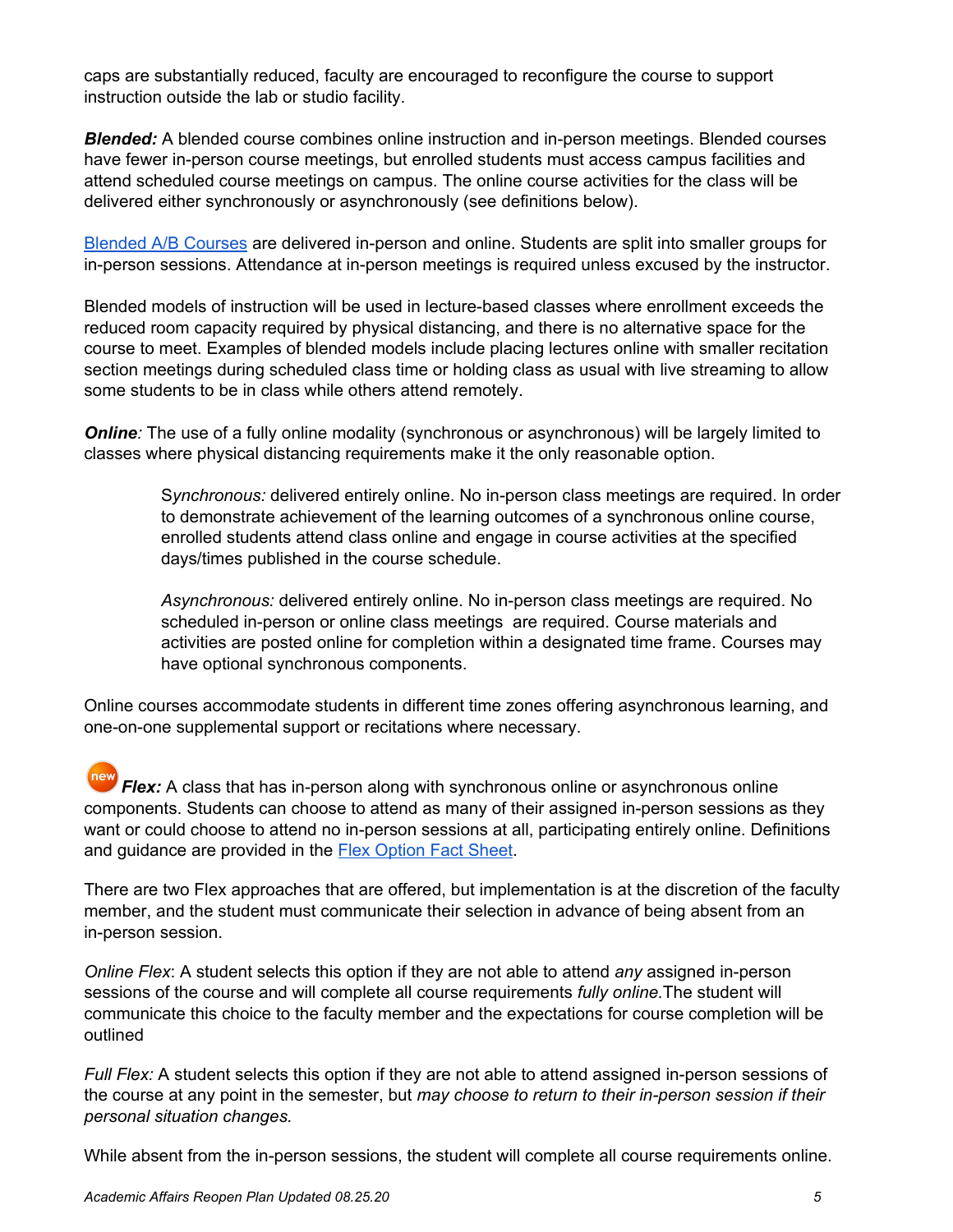If a student needs to transition to Online Flex, the student will communicate this to the instructor so that expectations for course completion can be outlined.

Due to physical distancing and the increased number of sections, colleges and the Registrar's Office are identifying additional spaces that allow faculty to teach effectively in various modalities (e.g., so that multiple sections of same course are clustered).

#### <span id="page-5-0"></span>**Course Delivery and Schedule**

The colleges and departments/programs determine which courses will shift from in-person instruction to either blended or fully online. The colleges were provided a tool to help with the planning - [Prioritization](https://drive.google.com/file/d/1EIt0qQes0yX57ZXRMU-y5baGKsbzUzeo/view?usp=sharing) Course Delivery Mode Worksheet. Faculty completed a survey to identify their course modality preferences and worked with their program directors or chairs to build the schedule. Colleges provided initial decisions on modality and instructor in June and then finalized those decisions in July.

Of note, faculty teaching lab and studio courses will receive specific support and resources to record videos and may have access to instructional spaces as permissible.

Depending on course modality and availability, students may have classes that are delivered via in-person, blended, and online formats.

#### *Student Course Schedules*

New first year students are registered August 3rd by their academic department. RIT developed a process to manage course schedules and the Provost sent a communication on June 12 to returning students making them aware of the potential for course changes and cancellations. The following information was shared with students:

"*Creating this environment is requiring some changes to the fall schedule. Because of the impact of social distancing requirements, many class meeting times will shift, which means that your individual course schedule may change. Over the next six weeks, we will be posting modifications to course* schedules. We will also be adding information to SIS so that you will be able to tell if any of your *classes will take place using an alternative modality, such as a blended format. In rare cases, we* may need to cancel a class. Should this occur, the department or college offering the class will reach *out to you. Please monitor your email for additional information and check your class schedule regularly. Please contact your advisor if you have any questions. We plan to complete schedule* changes by July 15. Please know that we will work with you to ensure you have a complete schedule *that allows you to make progress toward your degree.*"

#### *Syllabi*

Class participation and other related activities will be adjusted to articulate expectations in blended and online modalities. Faculty are asked to ensure the following information is in all syllabi this fall:

- Course modality
- Class meeting schedule
- Course assessments
- Participation expectations as related to modality
- Attendance expectations as related to modality
- Personal Protection Equipment (PPE) expectations: Appropriate face coverings must be worn by students at all times when in classrooms, labs, and lecture halls regardless of whether physical distancing can be maintained. Please note any additional PPE required due to specific lab or classroom activities or spaces.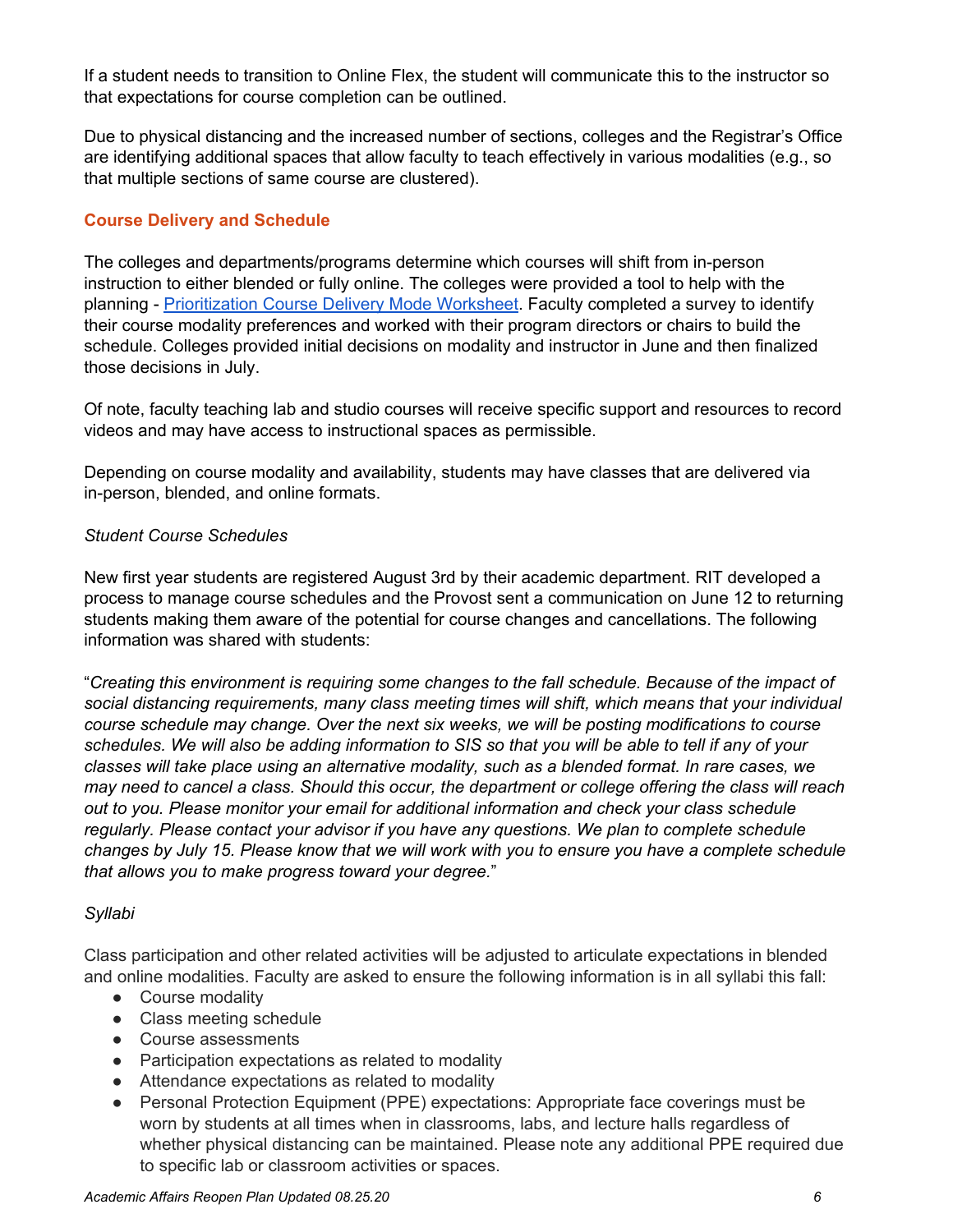#### *Assessment and Grading*

RIT's regular [grading](https://www.rit.edu/academicaffairs/policiesmanual/d050) policies will apply during fall 2020; the pass/fail practice implemented in spring will not continue.

Faculty with questions about preventing academic dishonesty within the context of online and blended modalities are encouraged to consult with the [Innovative](https://www.rit.edu/ready/faculty-support) Learning Institute (ILI) or a member(s) of the College Course Advance Teams (CCATs) for support in developing their preferred approach to testing. The university will not provide live proctoring for examinations.

Data gathering for assessment will continue in fall 2020. Faculty with responsibilities for generating artifacts and data for use in course and program assessment should plan to do so regardless of course modality. Assistance is available from the CCATs and the Office of Educational [Effectiveness](https://www.rit.edu/academicaffairs/outcomes/) [Assessment.](https://www.rit.edu/academicaffairs/outcomes/)

The collection of course feedback via Student Ratings of Teaching Effectiveness (SRATE) will occur as usual during fall 2020. The joint memorandum on student feedback issued by the Academic Senate and the Office of the Provost will continue to apply during fall 2020.

#### new *Instructional Continuity*

[Instructional](https://www.rit.edu/academicaffairs/tls/course-design/teaching-elements/continuity-instruction) continuity is a critical issue for all faculty to continue to support students' academic progress, even during a significant emergency or an extended campus closure. Advance planning is k[e](https://www.rit.edu/ready/faculty-course-planning)y to maintaining continuity in the face of disruptions. The **Faculty Course [Planning](https://www.rit.edu/ready/faculty-course-planning)** section of the RIT Ready site has resources for preparing flexible courses and the Innovative Learning Institute is available to assist.

#### <span id="page-6-0"></span>**Supporting Student Needs**

Faculty will provide alternatives to quarantined or ill students so they will be able to access course materials necessary to meet the course learning outcomes and continue academic progress. It is recommended that faculty record classroom lectures in order to support students who are in quarantine or isolation.

Students should request access from their instructors to course materials due to COVID-related circumstances (isolation, quarantine, travel restrictions, etc.) as soon as they are able.

Faculty are asked to work with any student in these situations to ensure they can maintain their course progress to the extent possible. Faculty will continue to follow RIT policies and procedures for students who have received DSO-approved accommodations in their classes, regardless of modality. For more information, see: Academic Continuity for [COVID-related](https://www.rit.edu/provost/sites/rit.edu.provost/files/communications/RIT_Academic_Continuity_for_COVID_Related_Disruptions_and_DSO_Accomodations_v7.pdf) Disruptions in Learning and Disability Services Office (DSO) [Accommodations](https://www.rit.edu/provost/sites/rit.edu.provost/files/communications/RIT_Academic_Continuity_for_COVID_Related_Disruptions_and_DSO_Accomodations_v7.pdf).

Faculty with questions about student accommodations can visit the faculty [resources](https://www.rit.edu/disabilityservices/faculty-resources) section of the [Disability](https://www.rit.edu/disabilityservices/faculty-resources) Services Office website.

Students in need of support for technology can apply for assistance from the COVID-19 emergency fund which will open at: <https://campusgroups.rit.edu/covid19fund/covid-19-emergency-fund/>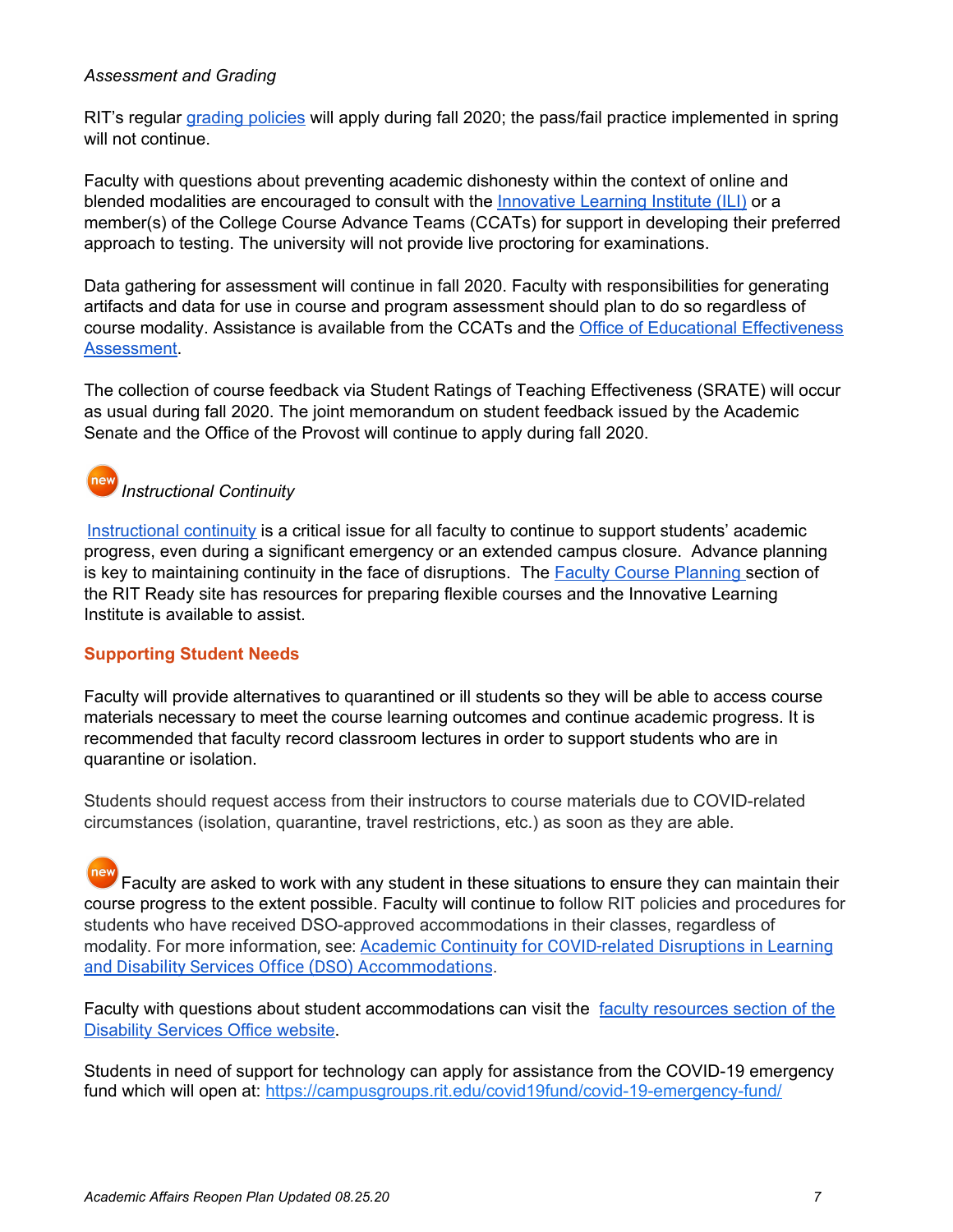#### <span id="page-7-0"></span>**Advising**

Academic advisors will provide a combination of in-person, remote, and online services. Students who prefer an in-person appointment will be accommodated whenever possible. The college or academic department advising units will develop plans to address "virtual drop-ins" for at-risk populations due to health accommodations. Colleges are being encouraged to be creative and flexible about space so they may offer advising in a safe and flexible way.

new Faculty office hours will take place remotely unless the faculty member indicates otherwise. In-person meetings will be provided upon request, for classes that have an in-person component, if physical distancing can be maintained and meetings are consistent with the RIT [Safety](https://www.rit.edu/ready/rit-safety-plan) Plan. Staff and faculty with documented accommodations involving telework are not required to hold in-person meetings.

RIT utilizes Starfish to enhance the advisors' ability to support students. Students and advisors can set up meetings directly in Starfish, and advisors/instructors/academic leadership can access and follow up on alerts. RIT has online appointment software (Starfish) so that students electronically sign up for appointments to minimize hallway lines during office hours. Students also have access to their degree audit in SIS, and are encouraged to meet with their advisors for a plan to support degree progression and educational goals.

#### <span id="page-7-1"></span>**Faculty Support and Resources**

#### *Faculty*

new The Innovative Learning Institute (ILI) is working in conjunction with the newly developed College Course [Advance](https://wiki.rit.edu/display/CollegeCATS) Teams (CCATs) to provide workshops, consultations, and self-serve learning materials to apply best practices in the development of high-quality materials and preparation for teaching courses in any modality. CCATs are faculty-led support teams that are working within colleges to provide additional guidance and help related to course design and delivery specific to their disciplines. The ILI and CCATs provide training and support to faculty to ensure that all students have an equal opportunity to achieve the course learning outcomes, regardless of modality.

RIT provides resources and support structures to help faculty transition to blended and online teaching. The ILI will assist faculty in appropriate technology selection for their courses and provide remote consultations, technology training, and support. Colleges are providing specific hardware and software for faculty. Faculty may select from one of several [packages](https://drive.google.com/file/d/19zPqRYjHqchfSao1d_DEBytfIxR700DF/view?usp=sharing) to support online teaching. Packages include: webcams, headphones, microphones, or document cameras.

#### *Classrooms*

A Faculty Guide to [Classroom](https://drive.google.com/file/d/1DIZBeN5Can7DbV_5n4BG9UMSkWDzQjCd/view?usp=sharing) Safety has been developed which provides detailed information about classroom safety standards and the various ways these may impact pedagogy and classroom management.

 $n$ ev In addition, A Student Guide to [Classroom](https://www.rit.edu/provost/sites/rit.edu.provost/files/communications/RIT_Student_Guide_to_Classroom_Safety_V_5.0.pdf) Safety has been developed to ensure that students have a clear understanding of the classroom safety standards and what is expected of them.

The ILI also developed a classroom technology package that will be installed in university-managed learning spaces. This classroom technology package includes a web camera, microphone, document camera, and USB hub for connections. Please see Classroom Zoom [Equipment](https://drive.google.com/file/d/1-dJDmV9GI__niDQXrJ2cv7F4ii5agf9o/view?usp=sharing) Guide.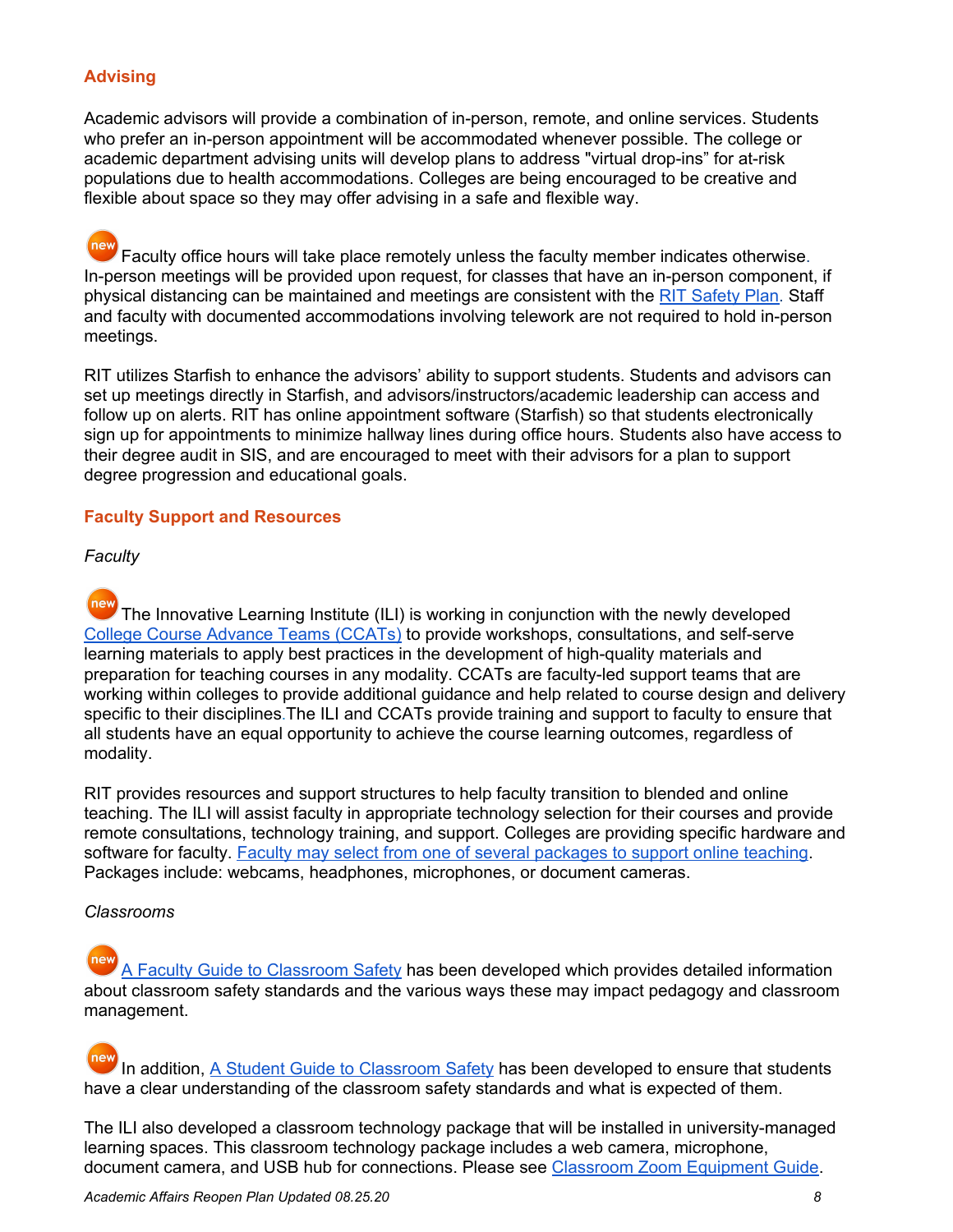The campus has enough bandwidth/infrastructure to accommodate future usage. RIT Information & Technology Services (ITS) expects the network will be able to handle the increased bandwidth requirements and does not anticipate any bottlenecks with particular buildings even with the increased number of Zoom meetings. Network traffic patterns will be different than our predictable models this fall, so RIT will closely monitor conditions (both the internal network and the external internet providers).

The ILI will be providing in-person and remote assistance for faculty who are using any of the ILI supported technology. For faculty having difficulties with installed classroom technology, support staff will meet faculty in their classrooms to assist in resolving issues.

new Just in time support for any of the supported technology systems such as myCourses, Zoom, the RIT Wiki, and RIT's other academic technologies will be provided by walk-in (may need appointment), phone, text chat, and email. Faculty can schedule virtual consultations with ILI staff for any of the supported systems. ILI will be operating their normal business hours, but support hours may be added during the semester based on demand.

The ILI will also have full time staff backup depending on the volume of calls and questions. Staff have existing knowledge of the technology and can immediately respond. ILI coordinates with ITS if volume increases and ITS staff received faculty technology package items for testing so they are familiar with the technology faculty received.

#### <span id="page-8-0"></span>**Accommodations for Faculty and Staff**

Faculty and staff with concerns about their return to work due to a medical condition that places them in a higher risk group as [defined](https://www.cdc.gov/coronavirus/2019-ncov/need-extra-precautions/people-at-increased-risk.html) by the CDC should use the COVID-19 related [Accommodation](https://cm.maxient.com/reportingform.php?RochesterInstofTech&layout_id=65) Process. *Note: Access to the accommodation web page requires an RIT employee login.*

CDC criteria are periodically updated to reflect evolving research on indicators of vulnerability to severe COVID-19. RIT will apply the criteria in effect at the time of application.

For all workplace accommodation requests that are not related to COVID-19 risk factors, faculty and staff should continue to use RIT's Request Form for Employee [Disability-Related](https://www.rit.edu/fa/humanresources/sites/rit.edu.fa.humanresources/files/docs/disabilityaccommodations.pdf) Accommodations.

#### <span id="page-8-1"></span>**Academic Administrative Offices**

#### *Work Expectations*

RIT expects to be open for in-person instruction in the fall. As a result, faculty and staff with requirements to be on campus will be expected to do so unless an accommodation is approved. However, in accordance with the requirements of NY [Forward,](https://forward.ny.gov/) RIT will limit the total number of occupants at any given time to no more than 50% for a particular space.

When campus opens for fall instruction, each academic department and support office will establish a work schedule for its employees that ensures no more than 50% of a department's staff and faculty are in the office at any given time. During normal business hours, departments and offices will ensure every office has staff on site who are qualified to assist students and faculty who use their services.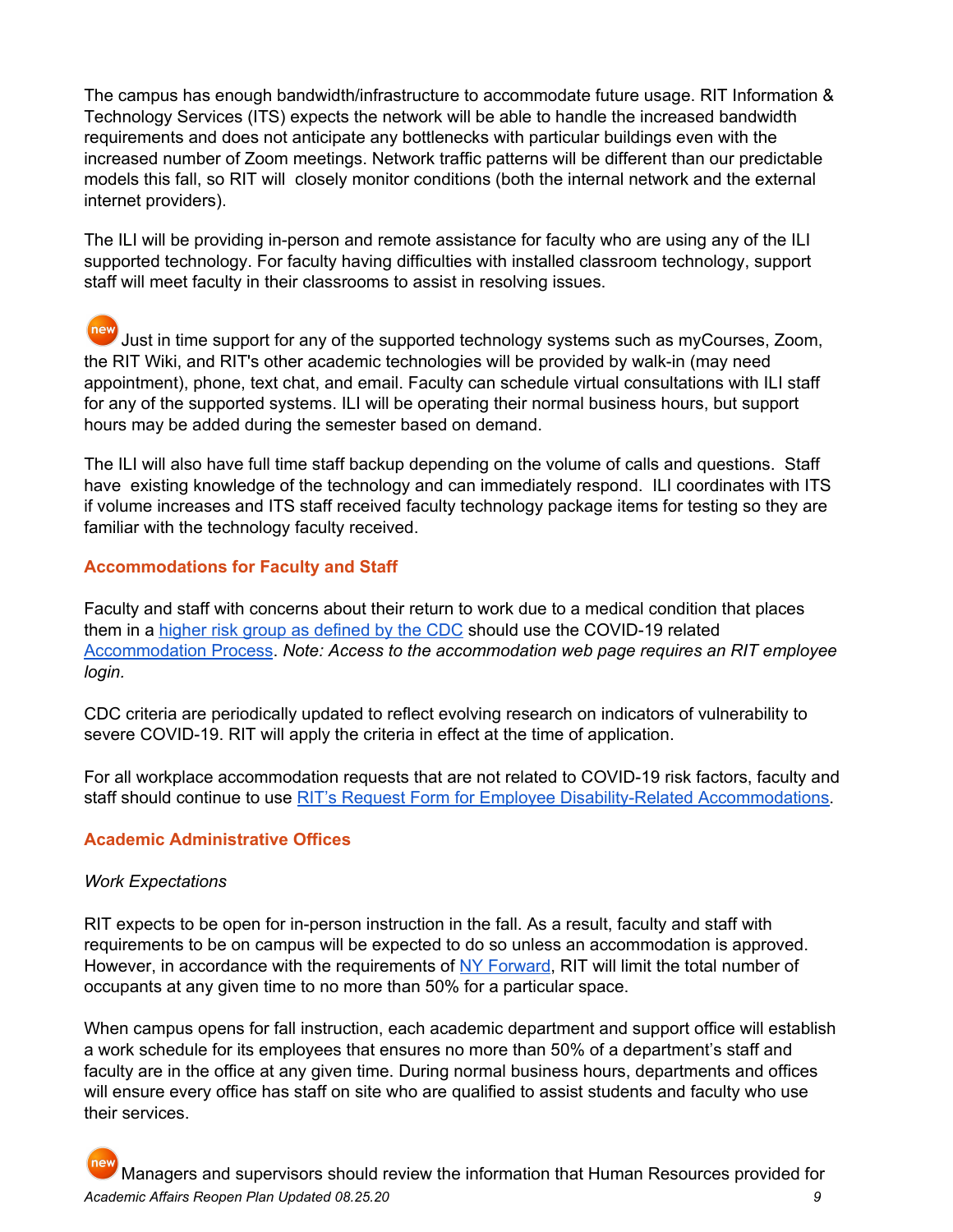returning to campus - please see Guidance for [Managers/Supervisors.](https://drive.google.com/file/d/1LZZOtSygvnzEr2ZDxS_IuT8epHInaqeL/view?usp=sharing)

Supervisors should consult with their employees before establishing the office schedule. and can consult with HR for guidance on the most appropriate way to accommodate requests for full-time telework, including requests due to the need to care for children. Faculty and staff with documented accommodations that involve telework will be able to work from home.

Supervisors will need to communicate and coordinate with other departments if they share space to ensure meeting the physical distancing and density requirements.

Tele- or video-conferencing is encouraged for administrative meetings unless the meeting can be held in a space that allows for the maintenance of physical distancing requirements. Physical distancing markers, directional indicators, and designated areas for pick-ups and deliveries, must be observed at all times.

Some offices may find it beneficial to create a customized On-Campus Department Work Plan. A form to assist in the creation of this plan will be available. All individualized safety plans must comply with the requirements of the RIT [Safety](https://www.rit.edu/ready/rit-safety-plan) Plan.

#### *Health and Safety*

All employees returning to work on campus will need to get a [COVID-19](https://www.rit.edu/ready/faqs-for-employees) test prior to coming to campus and provide evidence of a negative result in order to return. Any employee coming to campus or any other property that is owned or leased by RIT must be tested. If an employee is on campus *less than once a month*, no test is required.

All employees, regardless of whether they are working on campus, are required to complete the COVID-19 training and the RIT Daily Health Screen [dailyhealth.rit.edu](https://dailyhealth.rit.edu/) every day (7 days a week).

Work is currently underway to install appropriate physical barriers in addition to enhancement of air handling infrastructure, administrative controls (more hand sanitizing stations, changing work schedules, reconfiguring spaces) and ensure access and use of PPE ( face coverings, etc.) to support the RIT [Safety](https://www.rit.edu/ready/rit-safety-plan) Plan. Facilities managers or building representatives will identify areas that have student walk-up traffic and customer-facing spaces and there will be plexiglass or polycarbonate barriers installed as needed in campus offices. Academic spaces will also have barriers installed at faculty work stations, between work areas, etc., as appropriate.

### Please see the Facilities [Management](https://drive.google.com/file/d/1xnwrfspVn_ZQIykjj2veJpulKYaeYvZ7/view?usp=sharing) Services FAQs.

Faculty will be able to request face shields for use in teaching through their college's site safety monitor. The RIT Welcome Center will have face coverings available for anyone who needs one, so everyone will be able to enter a building with a face covering.

Academic Affairs faculty and staff will be provided health and safety training and should review and adhere to the RIT [Safety](https://www.rit.edu/ready/rit-safety-plan) Plan. For the latest information and updates, see the RIT [Ready](https://www.rit.edu/ready/) website.

#### <span id="page-9-0"></span>**Instructional Spaces**

RIT has assessed the occupancy capacity of each instructional space while complying with physical distancing recommendations and has set occupancy limits for each instructional space. [Please](https://drive.google.com/file/d/1TJeAoLhwAKy375riXnYqiS2gIXS1OY_D/view?usp=sharing) see Physical Distancing [Recommendation](https://drive.google.com/file/d/1TJeAoLhwAKy375riXnYqiS2gIXS1OY_D/view?usp=sharing) [Instructional](https://drive.google.com/file/d/1ycuUUg6E74vd_c2B_z54Kt21h24EPhxg/view?usp=sharing) Space Capacities for Fall 2020. Currently, the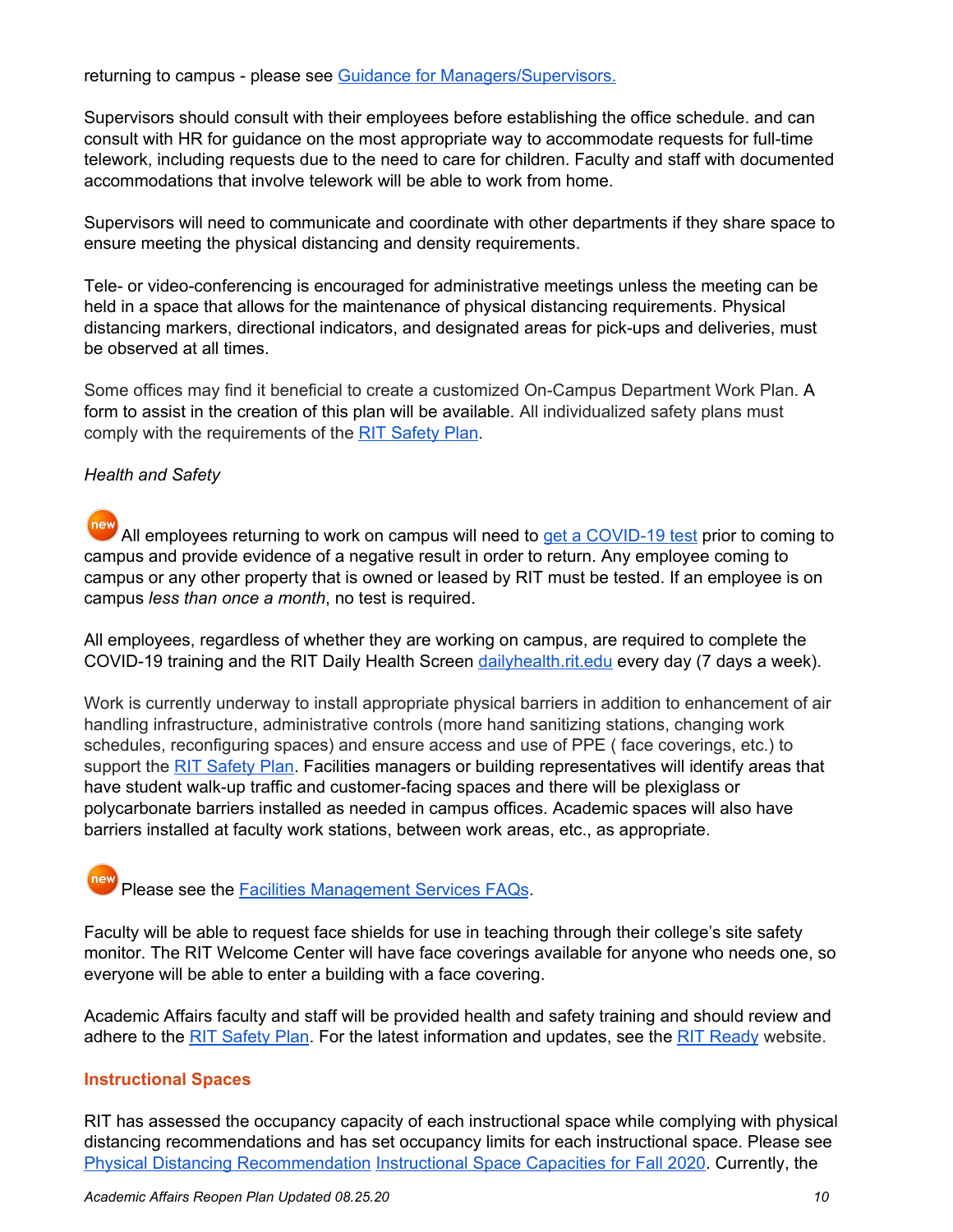following health and safety measures are being implemented in instructional spaces:

- Based on student population, air purification bipolar ionization systems will be installed in select academic instructional spaces (initial locations include Eastman, Campus Center/Clark, SAU, Wallace, CLA, Booth, Gannett, Gosnell, Gleason, Lowenthal, SLC/SHC, Johnson, GCCIS).
- Occupied spaces maintain HVAC system operation for maximum space occupancy to allow for maximum fresh air supply, regardless of reduced occupancy or use. For units that can be adjusted, outside air will be maximized. In many areas, windows can also be opened.
- Hand sanitizer dispenser stations will be placed in entrances of all major buildings and in academic areas based on student population.
- Barriers are being installed in teaching spaces to limit direct exposure to respiratory droplets between students and faculty.
- 3D coatings and electro-plating will be added to more than 600 door pulls around campus.
- Physical distancing requires members of the RIT Community to ensure that they maintain at least six (6) ft. of distance between themselves, unless safety or core function of the work activity requires a shorter distance.
- Established processes for access and egress from spaces to support physical distancing, teaching, and learning in the classroom to include staggered entry or exit or one-way entry/exit and line management.
- Faculty members can request face shields and wear them while teaching behind the barrier. Face shields protect the user so faculty will still have to wear face coverings if they move around the classroom, studio, or lab. Clear face coverings will be distributed to those who request them.
- For classrooms, instructional and common space areas, seating will be designated by "do not use" signage and by default the remaining chairs are available for seating.
- Food is not permitted in classrooms, but faculty can decide if they want to permit drinks (straw only) in their classrooms. Students must replace their face coverings immediately after drinking.
- All faculty and students are required to wear a face covering in all instructional spaces. Faculty can contact public safety to assist as needed.
- For additional facilities guidance, see: RIT General Guidelines for Facility [Reopening](https://www.rit.edu/ready/sites/rit.edu.ready/files/docs/RIT-General-Guidelines-for-Facility-Reopening-v20.pdf) & Operation in the time of [COVID-19.](https://www.rit.edu/ready/sites/rit.edu.ready/files/docs/RIT-General-Guidelines-for-Facility-Reopening-v20.pdf)

#### *Contact Tracing within Academic Affairs*

To support needs for contact tracing, all students will register their presence in class via the Location Check-In Application (Location Check-In), a web-based application for use on campus. All members of the RIT community must use this application. Location Check-In uses unique QR codes to identify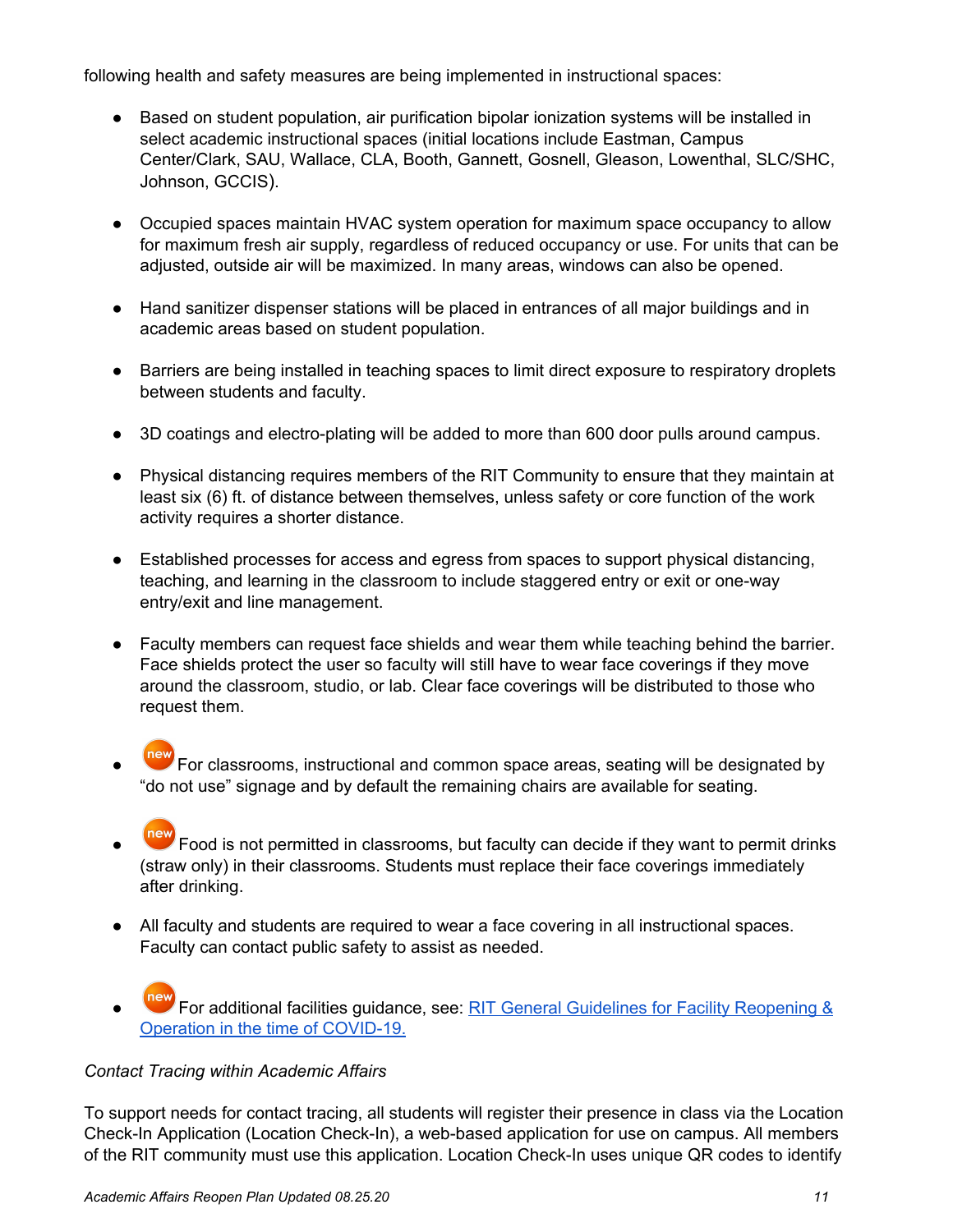individuals in classrooms, offices with frequent visitors, and RIT shuttles.

Faculty, staff, and students must scan the QR code or enter the information directly on the Location Check-In website every time they enter, that will create a detailed log of the rooms visited by an individual in order to aid contact tracers. RIT community members must maintain a log of their contacts with individuals and any spaces they enter that are not covered by Location Check-In.

Faculty will create a seating chart for each class (or class group) for use by contact tracers as needed. Faculty are not expected to maintain attendance records.

For contact tracing purposes, any individual testing positive for, or showing signs of, COVID-19 will be asked to provide to the Student Health Center (students) or the Director of RIT's Environmental Health and Safety (faculty/staff) all contacts the individual had with others while on the RIT campus during the time period that the individual was infectious.

For contact tracing purposes, faculty who are assigned research space (or staff in charge of research space) that supports research activities must keep a log annotating all individuals that enter via a sign in sheet with date and time.

#### *Classroom Cleaning Protocols*

Classrooms will be cleaned and disinfected daily and disinfectant will be provided in all learning spaces. Students, faculty, and staff have access to sanitation products (antimicrobial) in the classroom to reduce the possibility of COVID-19 transmissions. Spray bottles of disinfectant will be provided in each learning space to allow students and faculty to disinfect their area before and after class. Training will be developed and provided for students, faculty, and staff. Hand sanitizers will also be provided in all teaching spaces to allow faculty/staff/students to disinfect their hands before leaving.

#### <span id="page-11-0"></span>**Specialized Spaces (Labs and Studios)**

Each space was assessed to ensure safe reopening based on COVID-19 requirements including physical distancing and occupancy based on a review of the activities/events in that space. A safety checklist has been developed for laboratory, studio, and shop spaces. RIT permits a maximum 50% occupancy rate in some specialized instructional spaces with specific approval based on controls, physical distancing measures, activities and utilization of the room.

#### <span id="page-11-1"></span>**Clinical Courses**

The clinical programs provided online resources for appropriate use of PPE and resources to students regarding COVID-19 practices. All students, faculty, and lab staff will be equipped with specific PPE to wear during assigned lab time and training will be provided for donning and doffing. There can be no more than two students plus instructor or interpreter within 6 feet, at all times. Student groups of three or more within 6 feet are prohibited.

The clinical affiliates will provide students with appropriate PPE and ensure each student is donning and doffing appropriately. The clinical affiliates will inform students of their protocols and students will complete screening questions prior to being allowed on-site.

#### <span id="page-11-2"></span>**Research**

RIT has established policies and procedures for the resumption of on-campus laboratory (i.e., lab/studio/shop)-based research activities consistent with New York State's phased reopening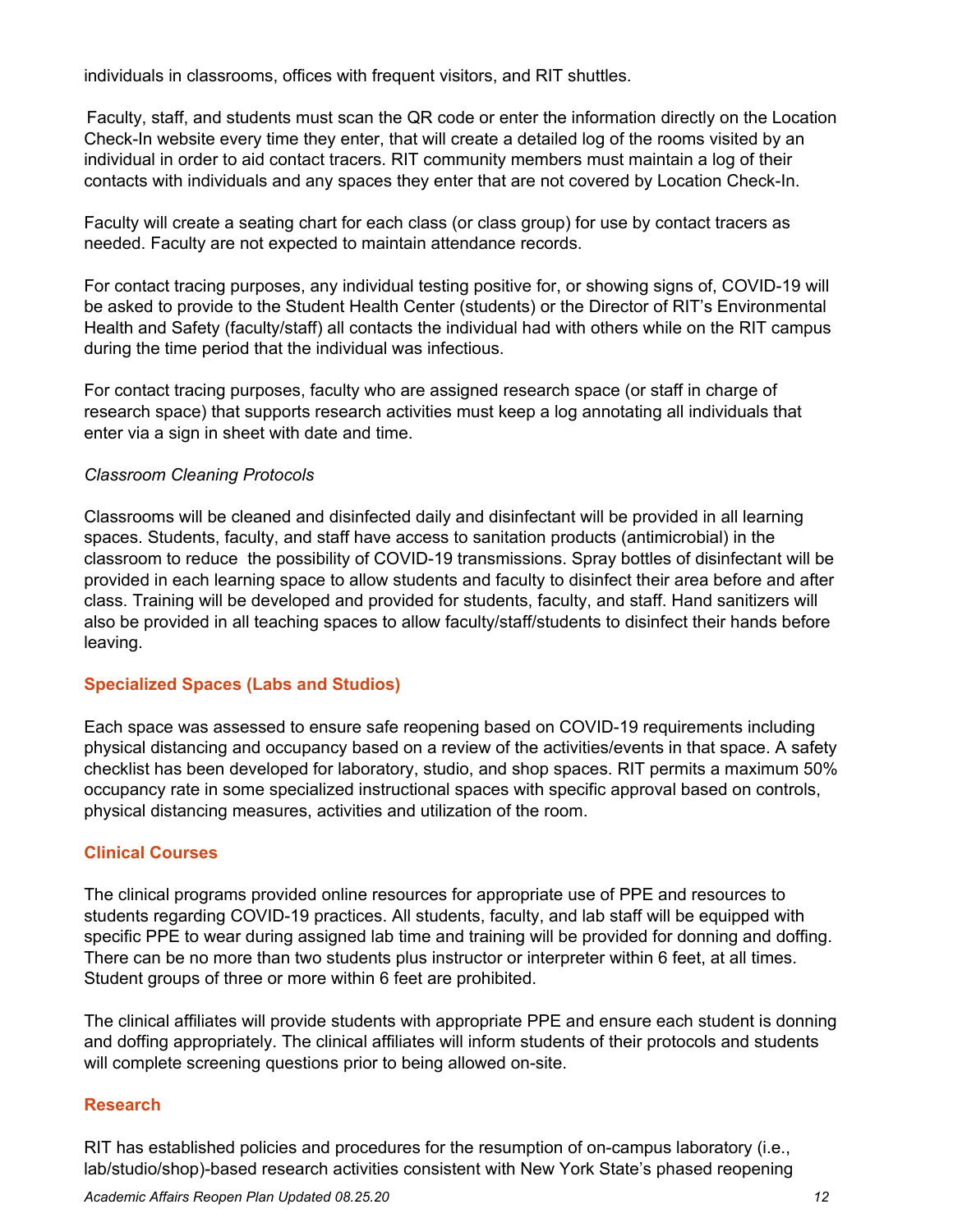guidelines and subject to adherence to all applicable, local, state, and federal Public Health Authority directives (i.e., physical distancing, use of face coverings, public travel restrictions, etc.)

Requests for resumption of on-campus research activities requires that an application be submitted which includes, amongst other required information, a checklist that must be filled out by the appropriate lab and facilities managers certifying that the areas to be used are deemed safe for the resumption of activities. Please see <https://www.rit.edu/research/srs/node/1893> for lab reopening information.

RIT has developed procedures for a safe ramp-down for laboratories in the event that another full or partial campus shutdown becomes necessary. RIT has created checklists for safe closure of labs to ensure that equipment is shut down, cleaned, samples safely stored, and waste properly disposed and has established a set of critical maintenance procedures necessary to maintain safety or long-term viability (e.g. care of animals, plants, cultures, bacteria, and other living organisms; preservation of materials that require special storage such as radioactive elements; and maintenance of critical equipment that requires regular monitoring such as deep freezers, electron microscopes, or incubators) and has identified the staff needed to maintain these critical operations.

#### <span id="page-12-0"></span>**Library Services**

#### *Safe Handling of Library Materials*

The greater library community is in the midst of conducting studies and establishing standard guidelines for the safe handling of physical materials. The Wallace Center will quarantine tangible materials (e.g., books, DVDs, etc.) for a period of three days. The library has updated and extended due dates for all materials and requested extensions on Interlibrary Loan (ILL) materials since the end of March 2020. Fines will be waived. The due date for items checked out to students will be set for February 2, 2021 unless an item is recalled. Faculty due dates are already set each year for the end of spring semester. In addition:

- All ConnectNY books can be returned to any ConnectNY library (these libraries are located in NYS) but there are no current discussions regarding a nationwide return system. Once a national return process for interlibrary loans is activated in the US, this can be investigated.
- Interlibrary Loan physical items will be quarantined for a period of three days—loan periods will be extended.
- For those students and faculty who just need to check out a particular book, the staff will have items on hold at the Circulation Desk for pick-up.

#### *Library Engagement with the Public*

There will be virtual reference consultations and instruction sessions. Patrons will obtain materials (including reserves, ILL, and Wallace Library items) at a circulation desk with partitions. Library staff are working with faculty to utilize electronic resources for course reserves, with the goal of eliminating print reserves materials as much as possible, since print reserves circulate too frequently to be handled safely.

The Cary Collection will support two researchers at a time by appointment only. RIT Archives can support one researcher at a time by appointment only, due to a smaller reading room. Staff will quarantine research materials after their use. Most library courses will be taught virtually, with few exceptions. In rare cases, small in-person classes may be held in the library and will follow the physical distancing protocols established by RIT.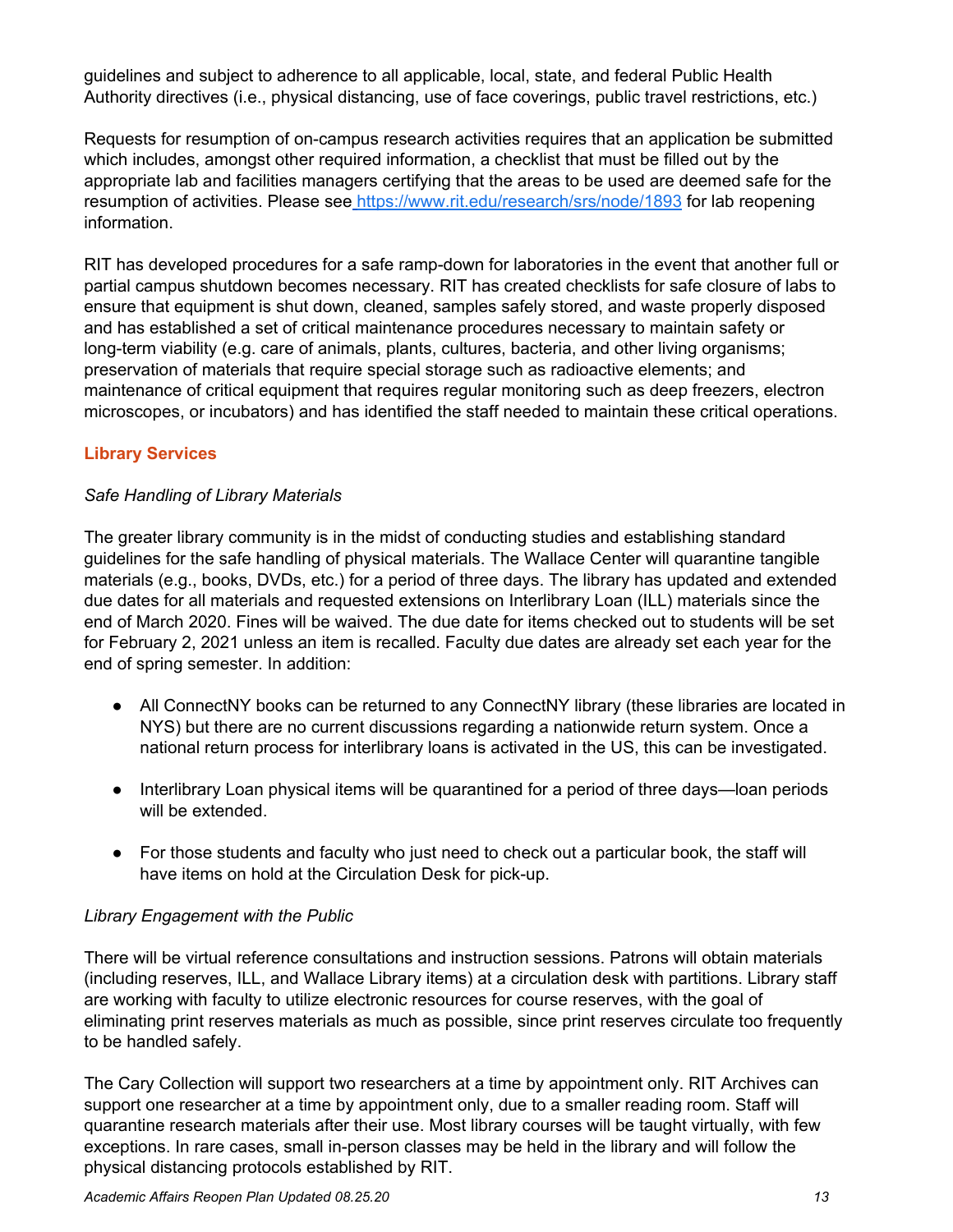#### *Physical Library*

All floors of the library will be open to the public with signage to indicate physical distancing within the collections, and reminders to wash hands frequently.

The physical distance guidelines will be implemented in the following ways: remove seating as to have only one chair per table, mark floors where tables should stay, mark off space and queuing in front of service desks and copiers. Study rooms, if opened, would allow only one person at a time.

The library is developing a process for access to the building, in order to maintain the appropriate occupancy guidelines as well as health and safety measures. The following procedures have been established:

- Access to Special Collections and the RIT Press will be by appointment only.
- The public copiers will be placed further apart to accommodate physical distancing. Most printing/copying by students is done via computer and delivered automatically to the copier for printing. Copiers will be cleaned before and after use.
- A quarantine period (three days) for any donations and materials entering or mailed (print journals, ILL books) to the library will be instituted. People should contact the library before bringing in donated materials.
- Patron-facing service points will be effectively cleaned.
- Partitions will be purchased and installed at circulation desks.

There will be a range of services including book return bins on campus, and quarantine returned materials. There is a curbside pickup several times/week until officially open and may continue into the fall. The library [COVID-19](http://library.rit.edu/coronavirus) FAQ outlines library services while the library building is closed.

#### *Digital Collections & Resources*

At this time, the library is investing in providing more streaming media for class instruction, and working with vendors and our current consortia partners to provide more access to electronic materials, with unlimited access whenever possible.

RIT Librarians are ensuring that patrons have access to materials made available freely from publishers and vendors during this pandemic. RIT has digital guides to this content and incorporating this material into the Summon discovery system.

#### *Course Reserves*

The Circulation Department, Collections Team, Research and Instruction Services Department are creating strategies to reduce the reliance on physical reserves for fall. Staff are working with faculty to find suitable online resources as much as possible, and are continuing to investigate solutions to provide online access to analog materials.

#### <span id="page-13-0"></span>**Graduate Students**

#### *Student Programs, Services, and Support*

The Office of Graduate [Education](https://www.rit.edu/academicaffairs/graduateeducation/) (OGE) works very closely with the graduate student leadership team and the student groups and will continue to connect with students via weekly virtual meetings. In the fall semester, The OGE will hold on-campus programming where physical distancing guidelines can be followed. Programs that cannot be held in-person will be transferred to a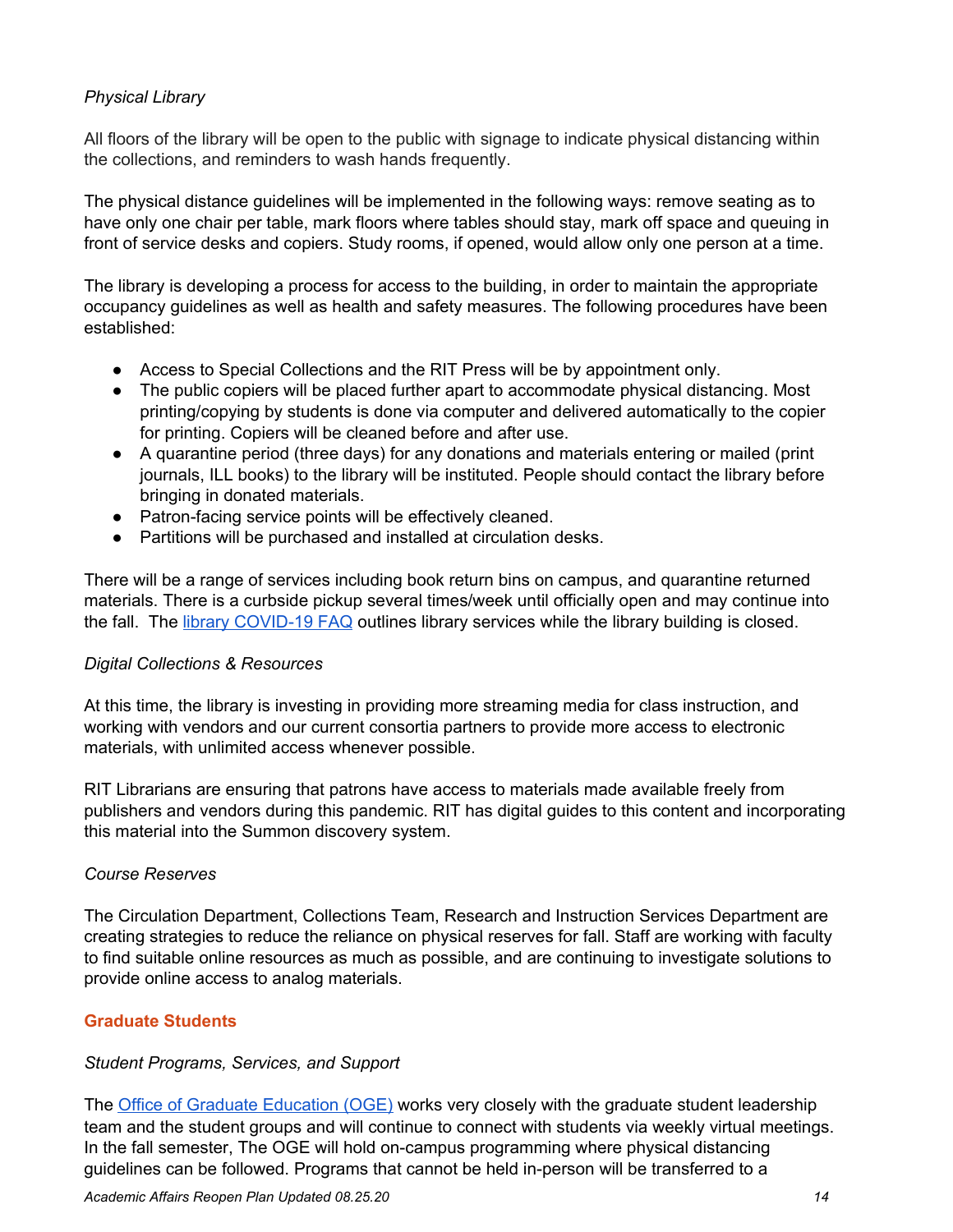meaningful online/virtual format. Additionally, information on issues relevant to graduate student programming and academic success will be communicated via email, physical media and other RIT community platforms as appropriate.

The OGE is available to meet with students to discuss personal and educational challenges. They will continue to make referrals to campus partners. Every graduate student at RIT has an assigned faculty advisor, research advisor and a graduate program director. Additionally, some graduate students are assigned a professional advisor. If an advisor is not able to work due to illness or hospitalization, the graduate director will step in to guide the student.

Students funded on external grants continue to receive full payments if they complete the work associated with the grant proposal. In cases where the student cannot continue their work, the department/college will make accommodations to provide stipend support for students who are making progress towards degree completion. International Ph.D. students who are not able to travel to the U.S. can receive stipends. *Dissertation Defense*

Graduate thesis and dissertation defenses can continue via video-conferencing and allow for a larger audience. In-person defenses can occur with appropriate physical distancing and select invites. Video-conferencing allows the student to invite everyone. If necessary, requests for degree completion extensions will be handled on a case-by-case basis and can be approved by the Associate Provost and Dean of Graduate Education.

#### *Labs*

Restrictions on lab occupancy applies equally to graduate courses. RIT is reducing classroom sizes to 50% occupancy in graduate research labs to ensure adequate physical distancing between students. Additional course sections will be scheduled to accommodate for the smaller class sizes. Students will be required to complete safety training. They will be provided with PPE and expected to follow RIT guidelines and protocols.

The academic unit head will implement a sign-up process and designate a staff or faculty member to manage the lab space. This process will also manage lab access during non-class times to support students who are working on their thesis or dissertation research to ensure that the space capacity limit is not exceeded. Graduate students entering labs must abide by all elements of the RIT [Safety](https://www.rit.edu/ready/rit-safety-plan) Plan as well as any additional requirements that apply to the site.

#### *Office Space*

Graduate student office space should be treated in the same manner as any other office space. All elements of the RIT [Safety](https://www.rit.edu/ready/rit-safety-plan) Plan apply. This means graduate students should expect to moderate their on-campus schedules to comply with occupancy requirements. Graduate program directors and department chairs should incorporate graduate student offices in their site safety planning.

#### <span id="page-14-0"></span>**Career Services and Cooperative Education**

The Career Services and [Cooperative](https://www.rit.edu/careerservices/) Education Office is offering smaller discipline-specific and virtual Career Fairs. They will provide virtual interview strategies and workshops. The first RIT Virtual Career Fairs are in fall 2020. Students will network, apply for jobs, and participate in workshops focused on finding a co-op or full-time position.

The Career Services and Cooperative Education Office will continue with student outreach and a detailed calendar of events will be available later in July.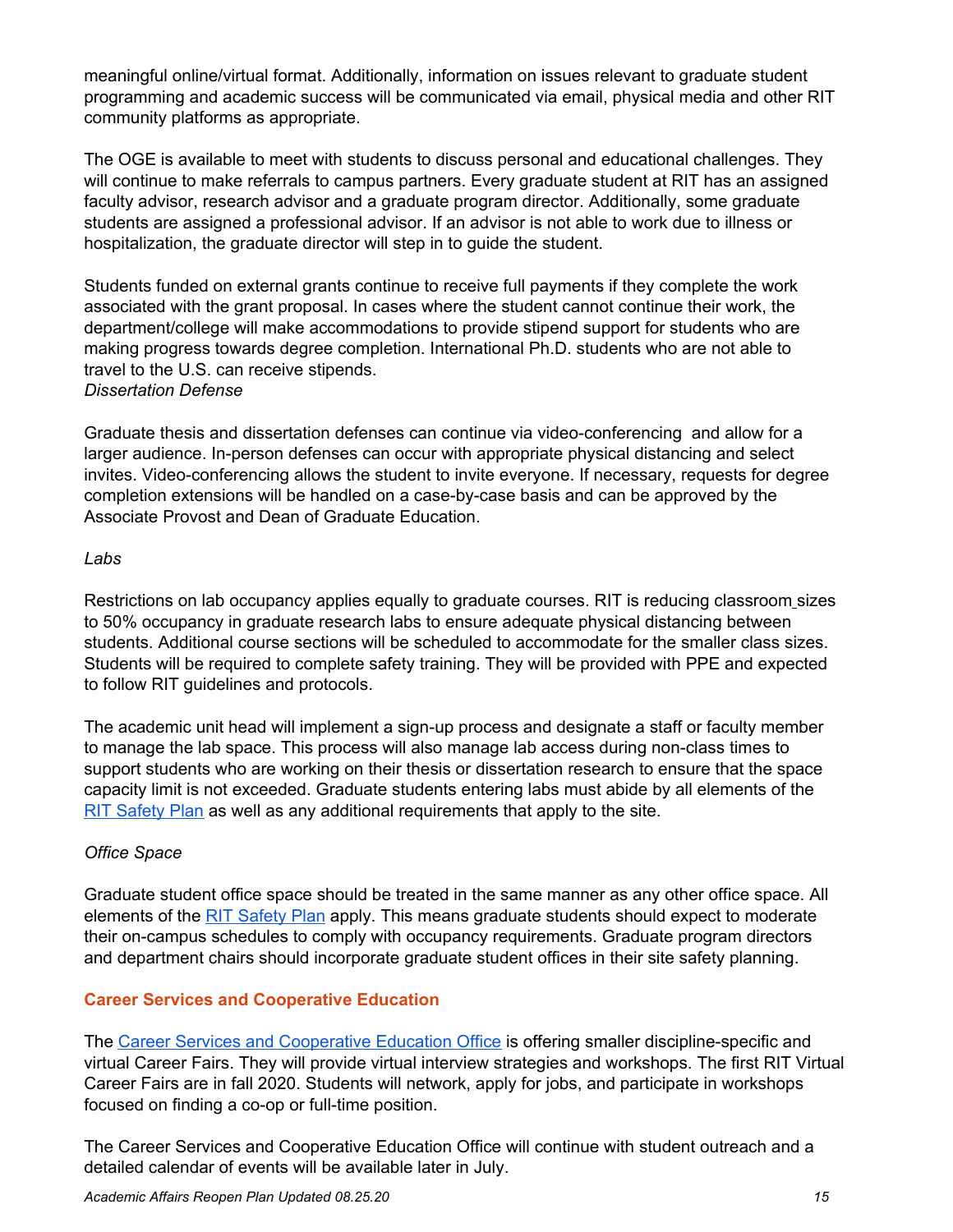#### <span id="page-15-0"></span>**Student Employment**

RIT's Student [Employment](https://www.rit.edu/careerservices/student-employment-office) Office (SEO) services will be by appointment. Students should schedule a time to complete their I-9 in-person. This will eliminate the long lines at peak hiring times. The SEO is eliminating the need for returning students to physically update their SEO cards. They will work directly with supervisors to confirm eligibility.

The SEO is implementing a designated email for supervisors to submit hire paperwork. This will eliminate the need for supervisors to physically come to the office to submit paperwork, and continue to give those who remain working from home a way to submit paperwork electronically.

The SEO is currently working directly with departments who have large hiring needs (such as Orientation Leaders) to provide customized services to complete I-9's appropriately to ensure timely employment while maintaining current guidelines.

#### <span id="page-15-1"></span>**International**

#### *Study Abroad*

Study abroad programs and all international travel by students for the 2020-2021 academic year are suspended until further notice. Applications for spring and summer 2021 travel programs will remain open as we monitor the situation.

Students are able to participate in a number of virtual intercultural experiences for credit or not for credit through RIT or our affiliate partners. These might include completely virtual study abroad courses, virtual international internships or regular RIT courses with an international component such as global team projects or international guest lecturers. Currently there are opportunities available in Croatia, Kosovo, Dubai, China, Hungary, Spain and Italy. Study Abroad will also be hosting a number of events, workshops and programs that help students continue to grow as global citizens and explore culture such as virtual international city tours, a diversity speaker series and more. Visit the website [studyabroad.rit.edu](https://www.rit.edu/academicaffairs/global/study-abroad) to learn more.

#### *Global Campuses*

Each of our global locations are closely monitoring the COVID-19 situation and adhering to the health and safety regulations in their respective jurisdictions. The general reopening and continuity plans for each campus are provided below:

#### **Croatia**

- Primary Course Delivery Plan (Current): In-class with physical distancing. Online option for at least one section (where multiple sections are offered). Online and blended classes will be higher in Zagreb due to higher enrollment.
- Fall Semester Start Date: September 1, 2020
- Fall Semester End Date: December 17, 2020
- Calendar Changes: No changes expected
- Campus Status: Expected to be open
- Classroom Adjustments: In-class physical distancing (1.5 meters)
- Student/Faculty Health Adjustments: Temperature monitoring (all people entering the building). Currently following measures for secondary schools while waiting on government guidelines for higher education.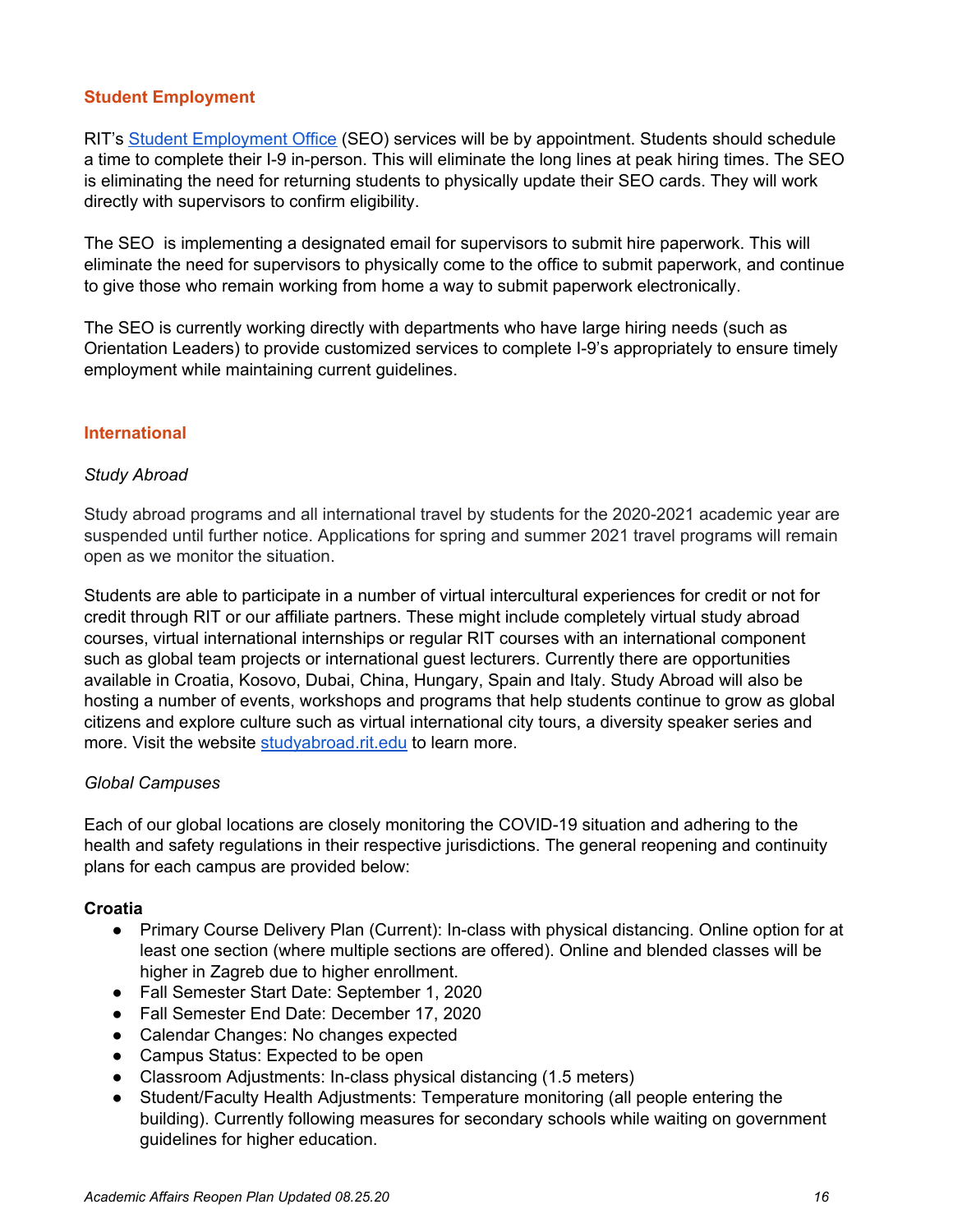#### **Dubai**

- Primary Course Delivery Plan (Current): Mostly in-class with physical distancing; 20-30% of classes online; 70% A/B hybrid model.
- Fall Semester Start Date: August 30, 2020
- Fall Semester End Date: December 19, 2020
- Calendar Changes: Possible changes in the calendar; Waiting on government guidance.
- Campus Status: Expected to be open
- Classroom Adjustments: In-class physical distancing (1.5 meters)
- Student/Faculty Health Adjustments**:** Temperature monitoring (all people entering the building); Additional measures in place to ensure physical distancing.

#### **China**

- Primary Course Delivery Plan (Current): Online for the first 8-weeks. A decision on how to deliver the  $2<sup>nd</sup>$  8-weeks will be made on August 15.
- Fall Semester Start Date: September 7, 2020
- Fall Semester End Date: December 18, 2020
- Calendar Changes: Main fall scheduled delayed one-week from original plan. Freshman delayed three weeks due to Gao Kao testing delay – freshman classes compressed to 11 weeks instead of 14 weeks (contact hours still met).
- Classroom Adjustments: In-class physical distancing (1.5 meters)
- Student/Faculty Health Adjustments: Measures for physical distancing with special focus on for distancing in student housing). Expect that testing will be required when students are returning from other areas of the country (waiting on confirmation from the government).

#### **Kosovo**

- Primary Course Delivery Plan (Current): Government measures currently require fully online.
- Planning to switch to A/B hybrid classes with government approval.
- Fall Semester Start Date: September 8, 2020
- Fall Semester End Date: December 18, 2020
- Calendar Changes: No changes expected
- Campus Status: Not yet approved opening of higher education.
- Classroom Adjustments: In-class physical distancing (1.5 meters)
- Student/Faculty Health Adjustments: Following government guidance to apply spray throughout campus. Measures in place to ensure physical distancing.

#### *Academic Exchange and Visiting Scholars*

*RIT Global Scholars***:** Admission of new RIT Global Scholars from global campuses has been suspended for fall semester. Global Scholars who remained in the U.S. from spring semester 2020, will be allowed to return to RIT.

*International Exchange*: International exchange with partner institutions is suspended for fall semester.

*Visiting Scholars:* Visiting scholars should be encouraged to either:

- 1. Conduct their research and collaboration remotely; or
- 2. Reschedule their intended plans for a future date.

Visiting scholars seeking to come to RIT must be approved by the Provost and Senior Vice President for Academic Affairs. No RIT housing will be provided for any visiting scholars who come to RIT in the fall.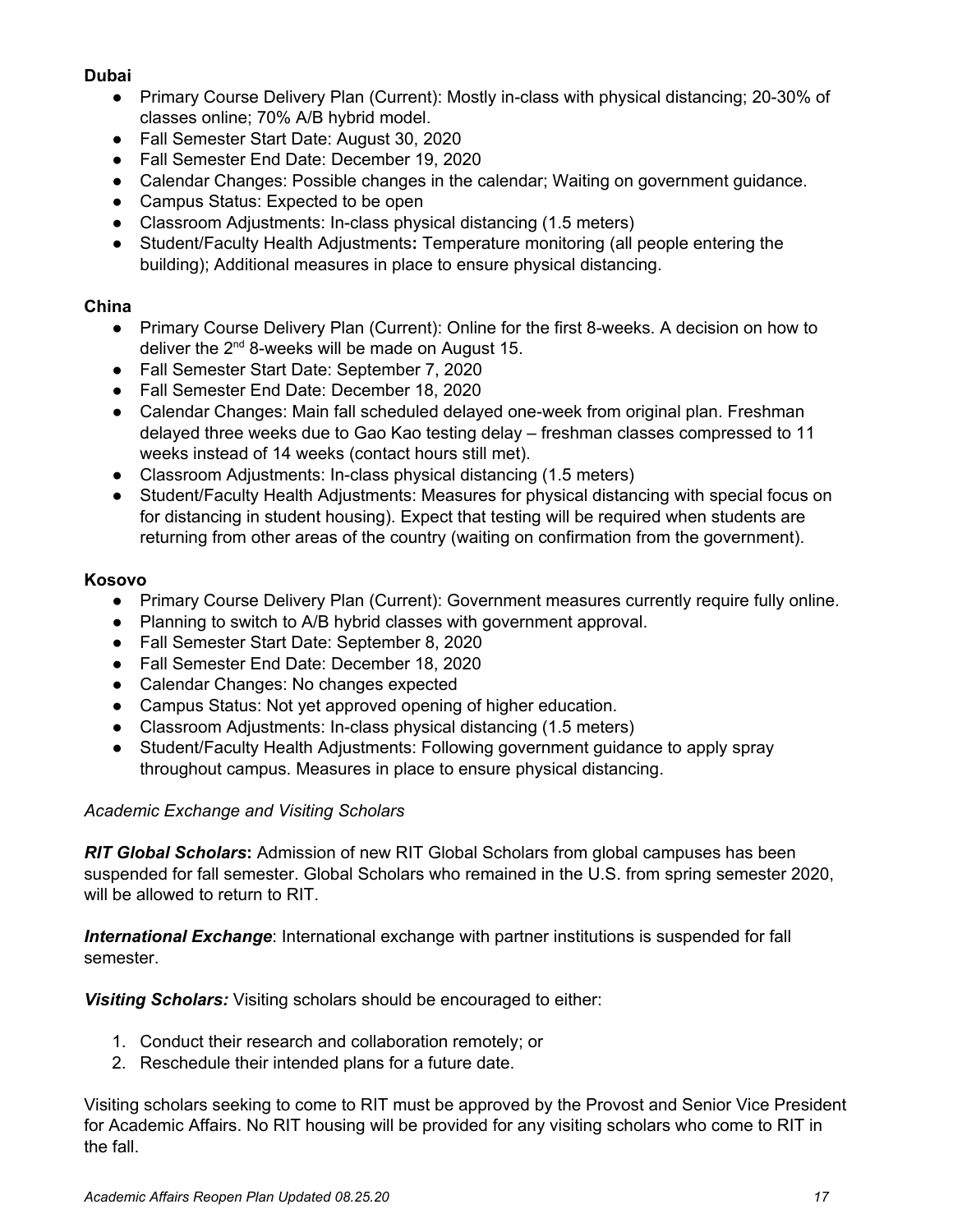#### *Academic Continuity for International Students*

Newly admitted international students who are unable to come to the U.S. have been offered two remote start options for starting their studies at RIT in fall 2020:

1. Global campus remote start for new fall 2020 undergraduate students outside the US

This program will afford students who had been planning to study this fall at the Rochester campus the option to begin their studies in either Weihai at RIT China, or at RIT Dubai. The students will take a mix of courses offered at the global campus, RIT (via online), or other project-based courses. There is not a formal, or one-size fits all, set of offerings, and students will be advised and registered individually based on their interests and available courses. The RIT University Advising Office and RIT Global are working in collaboration with the colleges to provide course guidance for this group of students. In addition, RIT Global and Enrollment Management will develop a calendar of communication, activities, and events to ensure that the students are connected to one another, and feel like they are a part of RIT.

2. International online remote start for new fall 2020 undergraduate students outside the US**.**

International students who are unable to travel to the Rochester campus this fall have also been offered the option of a remote start by taking online courses. The RIT University Advising Office and RIT Global are working in collaboration with the colleges to provide course guidance for this group of students. In addition, RIT Global and Enrollment Management will develop a calendar of communication, activities, and events to ensure that the students are connected to one another, and feel like they are a part of RIT.

There are also two fall 2020 remote options for returning International undergraduate students:

1. Global Campus study abroad for returning fall 2020 undergraduate students outside the US.

Students who currently reside in the area/region of the RIT Global Campuses may consider enrolling at the relevant "local" location for a semester as a study abroad student. Students will work with the RIT Global – Study Abroad office and their academic advisor to identify appropriate classes. Students can consider a combination of RIT campus and online classes as well as local global campus classes.

2. Online fall semester for returning fall 2020 undergraduate students outside the US.

Academic advisors will work with individual international students unable to return to the Rochester campus in fall 2020 or take advantage of a global campus option to enroll in fully online classes for the fall semester. RIT Global Campus online courses can also be considered by returning international students unable to travel to the Rochester campus – enrollment for these class options will be managed by the RIT Global office. The RIT University Advising Office and RIT Global are working in collaboration with the colleges to review potential course needs for this population.

Programs that already offer an online option will fold remote start students into existing online courses. Students outside the EST time zone can engage in asynchronous learning.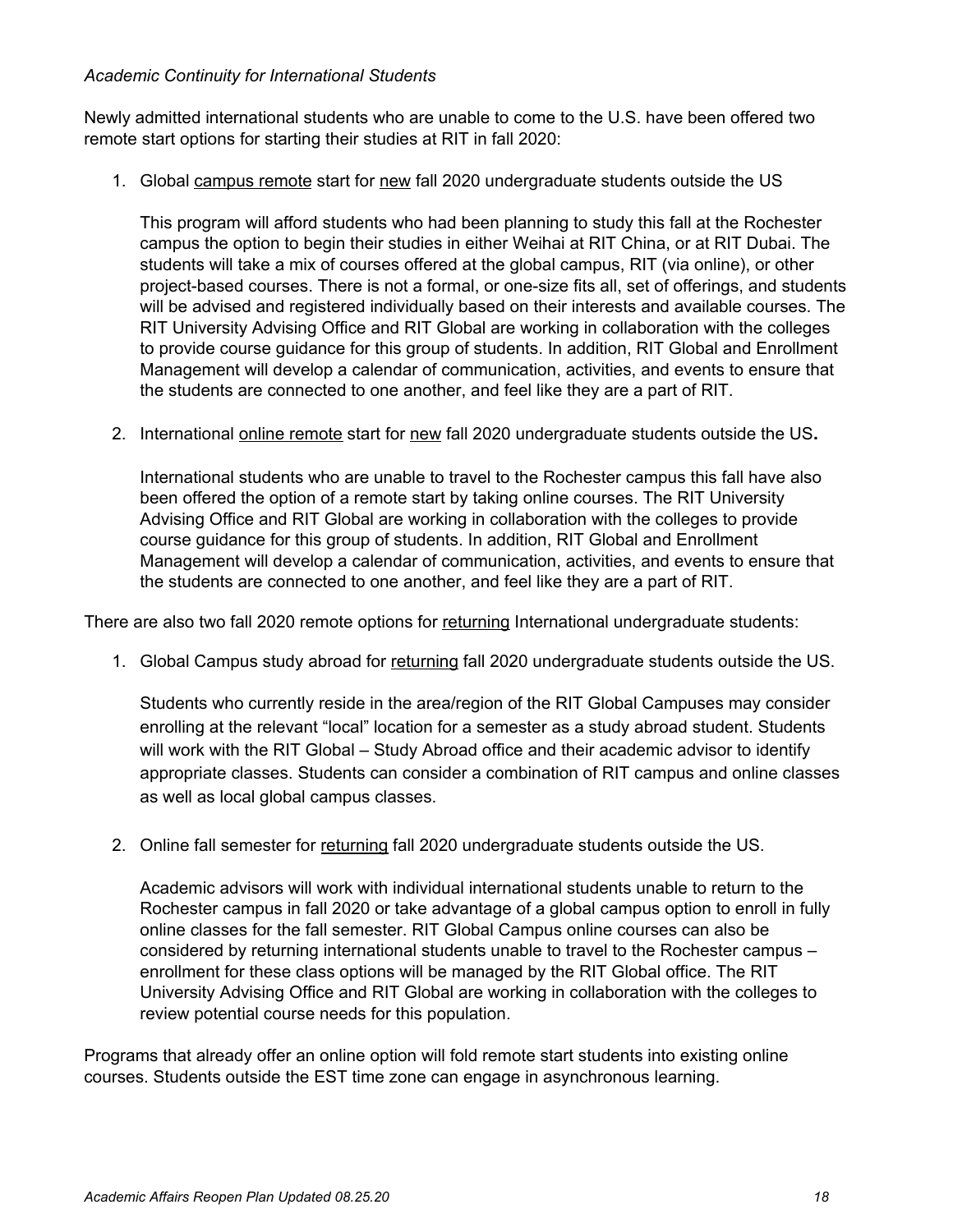#### <span id="page-18-0"></span>**Regulatory Compliance**

RIT has obtained Middle States Commission on Higher Education (MSCHE) approval to deliver online programs and adheres to accreditation standards for online learning.

RIT's licensure programs with clinical hours or placements (physician assistant, educator prep programs, and school psychology) submitted alternative plans to NYSED for spring 2020 semester.

NYSED has extended the distance education flexibility through fall 2020.

#### *Monitoring the COVID-19 Trends*

RIT is developing a framework for monitoring COVID-19 trends on campus, in Monroe County and NYS which can be found in the Fall 2020 [Reopening](https://www.rit.edu/ready/sites/rit.edu.ready/files/docs/RIT-Fall-2020-reopening-plan-072120.pdf) Plan for RIT. This framework will assist RIT in assessing the risk associated with the pandemic and to adjust campus practices as a result. This framework identifies indicators that will be used to track any progression of the COVID-19 virus and lists associated actions RIT will take should there be evidence that the virus is spreading within our community.

Associated with each risk level is a set of planned actions that involve course delivery and academic services.

- Risk is determined to be *Low (Green):* Faculty will teach each class in one of the three following modalities: in-person, blended, and online to reduce density. All student and faculty serving offices will be open and staffed.
- *Risk is determined to be Low-Moderate (Yellow)*: Faculty will teach each class in one of the three following modalities: in-person, blended, and online to reduce density. All student and faculty serving offices will be open and staffed.
- Risk is determined to be *Moderate (Orange)*: Faculty teaching blended courses will shift to teaching fully online. Student serving offices will be open with minimal staffing. Faculty serving offices will shift to fully remote operation.
- Risk is *Moderate and Not Improving (Red)*: Students will move off campus and faculty who are teaching in-person courses will shift to fully online teaching within a seven day time frame. All staff and faculty serving offices will move to fully remote operation.